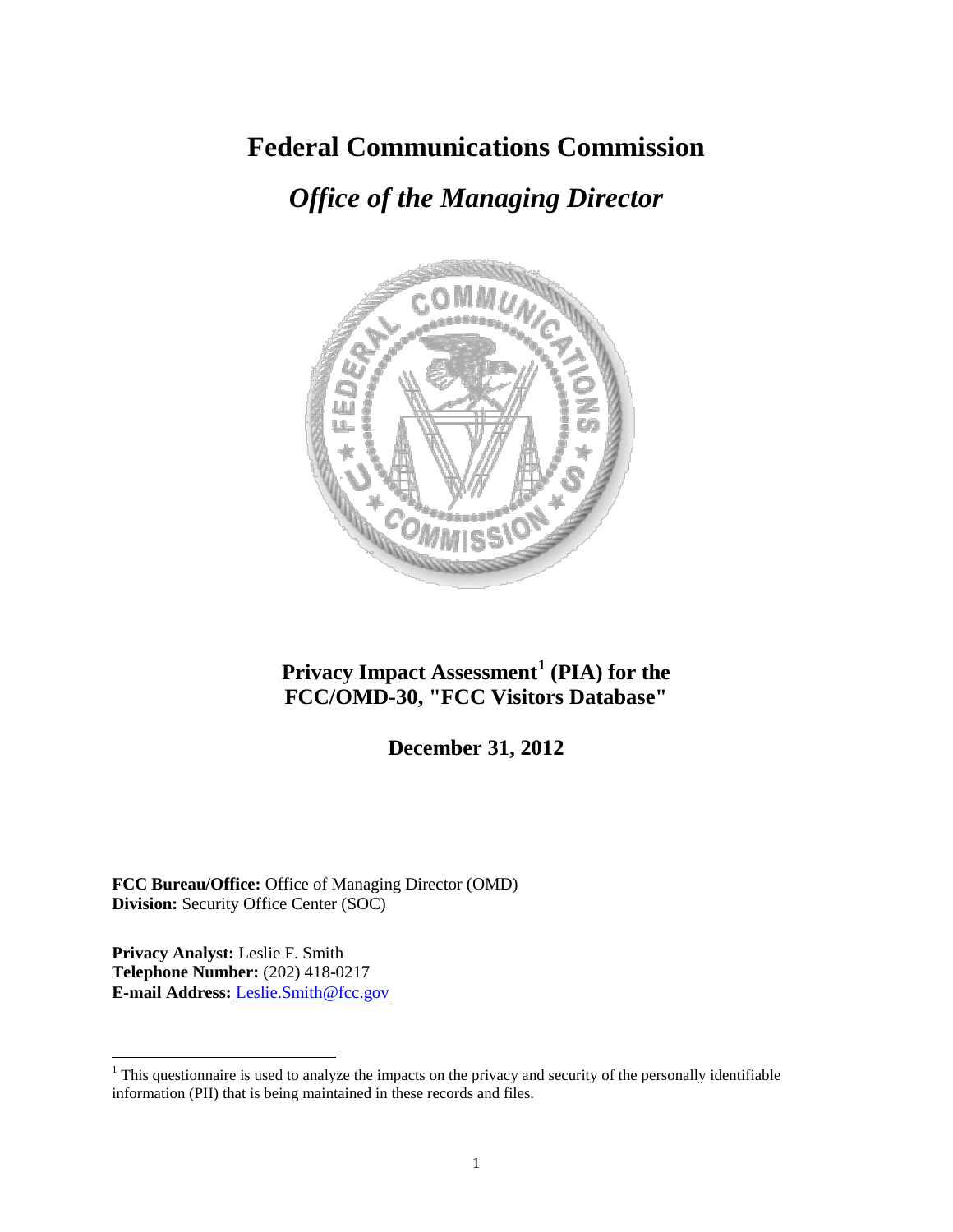The *Privacy Act of 1974*, as amended, 5 U.S.C. 552a, requires Federal agencies to take special measures to protect personal information about individuals when the agencies collect, maintain, and use such personal information.

The Privacy Impact Assessment template's purpose is to help the bureau/office to evaluate the changes in the information in the system and to make the appropriate determination(s) about how to treat this information, as required by the Privacy Act's regulations.

# **Section 1.0 Information System's Contents:**

1.1 Status of the Information System<sup>[2](#page-1-0)</sup>:

 $\boxtimes$  New information system—Implementation date: June 2012

Revised or upgraded information system—Revision or upgrade date:

If this system is being revised—what will be done with the newly derived information:

- 
- Placed in existing information system—Implementation Date: June 2011 Placed in new auxiliary/ancillary information system—Date:
- $\Box$  Other use(s)—Implementation Date:

Please explain your response:

The FCC's Security Operations Center (SOC) has created a FCC Visitors Database for people who visit the FCC. The personally identifiable information (PII) in this database is covered by a FCC system of records, FCC/OMD-30, "FCC Visitors Database."

- 1.2 Has a Privacy Threshold Assessment (PTA) been done?
	- Yes Date:
	- $\boxtimes$  No

If a PTA has not been done, please explain why not:

The FCC did not create a PTA because it was initially determined that this database would contain PII, and a system of records was created first.

If the Privacy Threshold Assessment (PTA) has been completed, please skip to Question 1.15

1.3 Has this information system, which contains information about individuals, *e.g.*, personally identifiable information (PII), existed under another name, *e.g.*, has the name been changed or modified?

Yes  $\boxtimes$  No

Please explain your response:

The FCC Visitors Database is a new information system.

1.4 Has this information system undergone a "substantive change" in the system's format or operating system?

<span id="page-1-0"></span><sup>&</sup>lt;sup>2</sup> "Information system" is a general term that refers to electronic databases, licensing, and records systems and formats and also to paper based records and filing systems.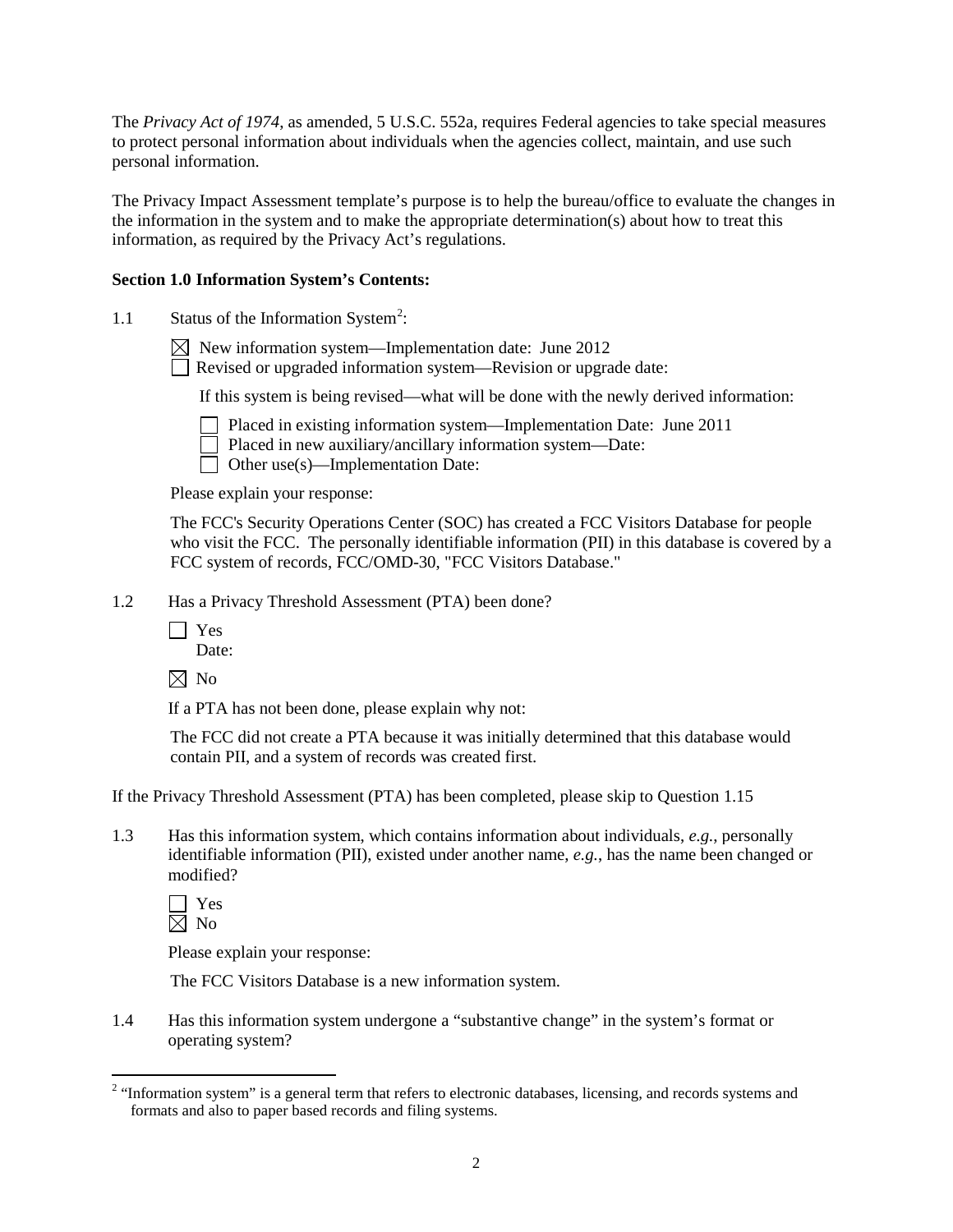

If yes, please explain your response:

As noted in Question 1.3, this is a new information system.

- 1.5 Has the medium in which the information system stores the records or data in the system changed:
	-

Paper files to electronic medium (computer database);

From one IT (electronic) information system to IT system, *i.e.*, from one database, operating system, or software program, *etc*.

Please explain your response:

1.6 What information is the system collecting, analyzing, managing, using, and/or storing, *etc.*:

# **Information about FCC Employees:**

|                                                                                  | No FCC employee information               |  |
|----------------------------------------------------------------------------------|-------------------------------------------|--|
|                                                                                  | FCC employee's name                       |  |
|                                                                                  | Other names used, i.e., maiden name, etc. |  |
|                                                                                  | FCC badge number (employee ID)            |  |
|                                                                                  | <b>SSN</b>                                |  |
|                                                                                  | Race/Ethnicity                            |  |
|                                                                                  | Gender                                    |  |
|                                                                                  | U.S. Citizenship                          |  |
|                                                                                  | Non-U.S. Citizenship                      |  |
|                                                                                  | Biometric data                            |  |
|                                                                                  | Fingerprints                              |  |
|                                                                                  | Voiceprints                               |  |
|                                                                                  | Retina scans/prints                       |  |
|                                                                                  | Photographs                               |  |
| Other physical information, i.e., hair color, eye color, identifying marks, etc. |                                           |  |
|                                                                                  | Birth date/age                            |  |
|                                                                                  | Place of birth                            |  |
|                                                                                  | Medical data                              |  |
|                                                                                  | Marital status                            |  |
|                                                                                  | Spousal information                       |  |
|                                                                                  | Miscellaneous family information          |  |
|                                                                                  | Home address                              |  |
|                                                                                  | Home address history                      |  |
|                                                                                  | Home telephone number(s)                  |  |
|                                                                                  | Personal cell phone number(s):            |  |
|                                                                                  | Personal fax number(s)                    |  |
|                                                                                  | Personal e-mail address(es):              |  |
|                                                                                  | Emergency contact data:                   |  |
|                                                                                  | Credit card number(s)                     |  |
|                                                                                  | Driver's license                          |  |
|                                                                                  | Bank account(s)                           |  |
|                                                                                  | FCC personal employment records           |  |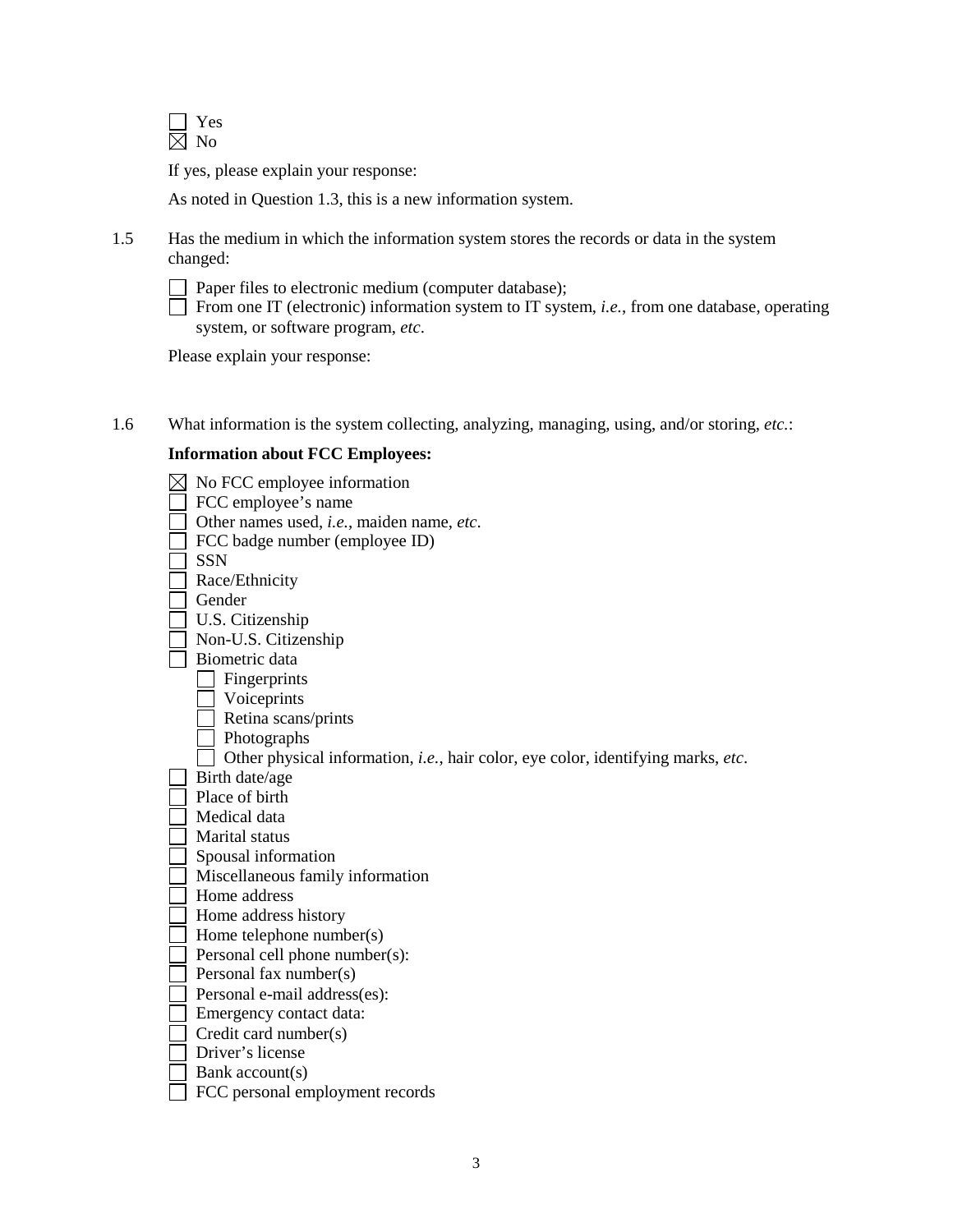|  | Military records                                                                 |
|--|----------------------------------------------------------------------------------|
|  | Financial history                                                                |
|  | Foreign countries visited                                                        |
|  | Law enforcement data                                                             |
|  | Background investigation history                                                 |
|  | National security data                                                           |
|  | Communications protected by legal privileges                                     |
|  | Digital signature                                                                |
|  | Other information:                                                               |
|  |                                                                                  |
|  | <b>Information about FCC Contractors:</b>                                        |
|  | No FCC contractor information                                                    |
|  | Contractor's name                                                                |
|  | Other name(s) used, <i>i.e.</i> , maiden name, <i>etc</i> .                      |
|  | FCC Contractor badge number (Contractor ID)                                      |
|  | <b>SSN</b>                                                                       |
|  | U.S. Citizenship                                                                 |
|  | Non-U.S. Citizenship                                                             |
|  | Race/Ethnicity                                                                   |
|  | Gender                                                                           |
|  | Biometric data                                                                   |
|  | Fingerprints                                                                     |
|  | Voiceprints                                                                      |
|  | Retina scans/prints                                                              |
|  | Photographs                                                                      |
|  | Other physical information, i.e., hair color, eye color, identifying marks, etc. |
|  | Birth date/Age                                                                   |
|  | Place of birth                                                                   |
|  | Medical data                                                                     |
|  | Marital status                                                                   |
|  | Spousal information                                                              |
|  | Miscellaneous family information                                                 |
|  | Home address                                                                     |
|  | Home address history                                                             |
|  | Home telephone number(s)                                                         |
|  | Personal cell phone number(s):                                                   |
|  | Personal fax number(s)                                                           |
|  | Personal e-mail address(es):                                                     |
|  | Emergency contact data:                                                          |
|  | Credit card number(s)                                                            |
|  | Driver's license number(s)                                                       |
|  | Bank account(s)                                                                  |
|  | Non-FCC personal employment records                                              |
|  | Military records                                                                 |
|  | Financial history                                                                |
|  | Foreign countries visited                                                        |
|  | Law enforcement data                                                             |
|  | Background investigation history                                                 |
|  | National security data                                                           |
|  | Communications protected by legal privileges                                     |
|  |                                                                                  |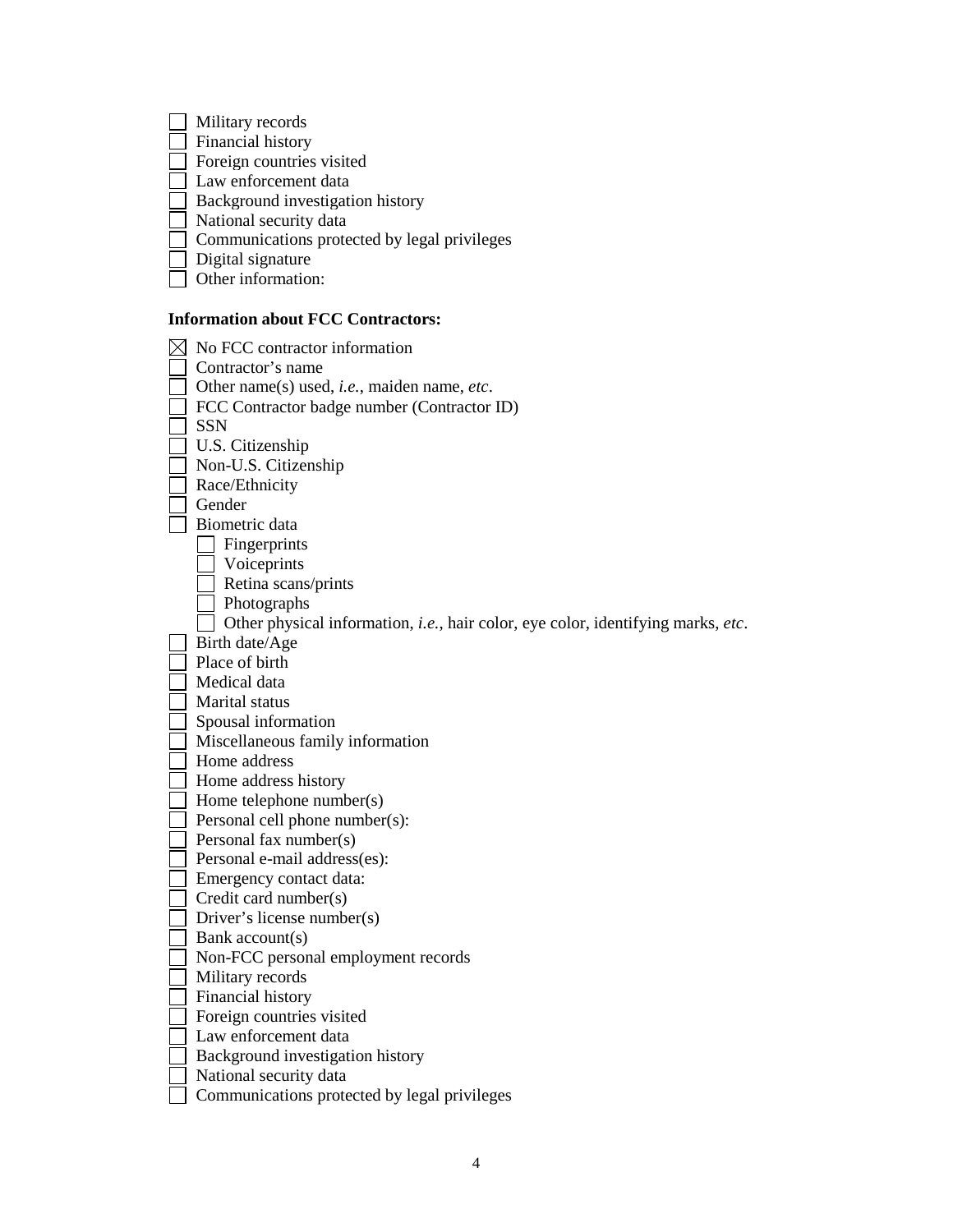$\Box$  Digital signature  $\Box$  Other information:

#### **Information about FCC Volunteers, Visitors, Customers, and other Individuals:**

Not applicable  $\boxtimes$  Individual's name: Other name(s) used, *i.e.*, maiden name, *etc*.  $\Box$  FCC badge number (employee ID)  $\Box$  SSN: Race/Ethnicity Gender  $\boxtimes$  Citizenship  $\boxtimes$  Non-U.S. Citizenship Biometric data  $\Box$  Fingerprints **Voiceprints**  $\Box$  Retina scans/prints **Photographs** □ Other physical information, *i.e.*, hair color, eye color, identifying marks, *etc*. Birth date/Age: Place of birth Medical data Marital status  $\overline{\phantom{a}}$  Spousal information Miscellaneous family information  $\boxtimes$  Home address Home address history  $\Box$  Home telephone number(s)  $\Box$  Personal cell phone number(s):  $\Box$  Personal fax number(s) Personal e-mail address(es): Emergency contact data: Credit card number(s)  $\Box$  Driver's license number(s)  $\Box$  Bank account(s) Non-FCC personal employment records **Military records** Financial history Foreign countries visited Law enforcement data  $\Box$  Background investigation history National security data Communications protected by legal privileges  $\Box$  Digital signature  $\boxtimes$  Other information: Foreign visitor's passport data, passport issuer data, and visa data.

### **Information about Business Customers and others (usually not considered "personal information"):**

Not applicable  $\boxtimes$  Name of business contact/firm representative, customer, and/or others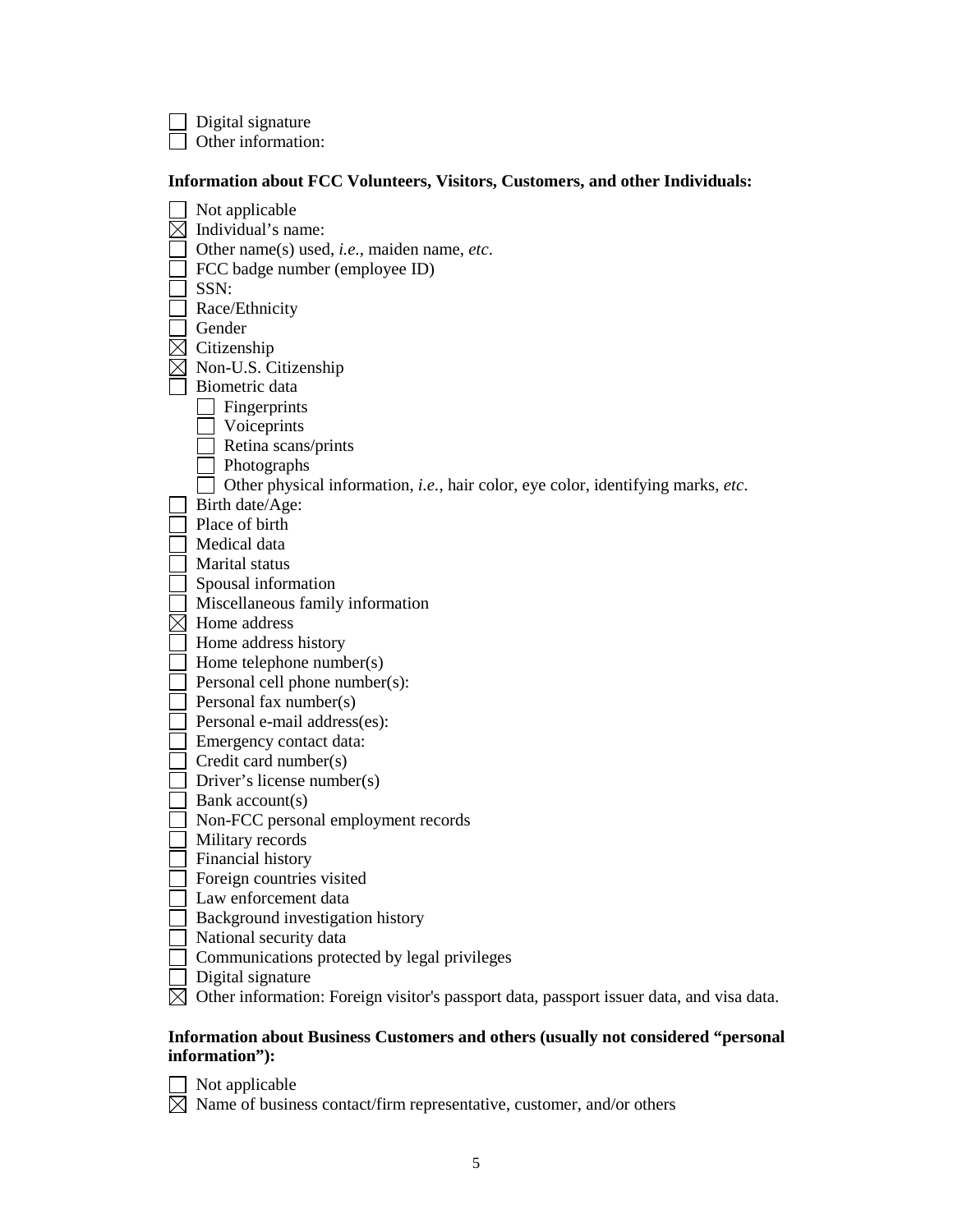| Race/Ethnicity                                                                           |
|------------------------------------------------------------------------------------------|
| Gender                                                                                   |
| Full or partial SSN:                                                                     |
| Business/corporate purpose(s)                                                            |
| Other business/employment/job description(s)                                             |
| Professional affiliations                                                                |
| Business/office address                                                                  |
| Intra-business office address (office or workstation)                                    |
| Business telephone number(s)                                                             |
| Business cell phone number(s)                                                            |
| Business fax number(s)                                                                   |
| Business pager number(s)                                                                 |
| Business e-mail address(es)                                                              |
| Bill payee name                                                                          |
| Bank routing number(s)                                                                   |
| Income/Assets                                                                            |
| Web navigation habits                                                                    |
| Commercially obtained credit history data                                                |
| Commercially obtained buying habits                                                      |
| Credit card number(s)                                                                    |
| Bank account(s)                                                                          |
| Other information: Foreign visitor's passport data, passport issuer data, and visa data. |

- 1.7 What are the sources for the PII and other information that this information system (or database) is collecting:
	- Personal information from FCC employees:
	- Personal information from FCC contractors:
	- $\boxtimes$  Personal information from non-FCC individuals and/or households: Foreign individuals who wish to visit the FCC.
	- $\boxtimes$  Non-personal information from businesses and other for-profit entities: Individuals in business/industry who wish to visit the FCC.
	- $\boxtimes$  Non-personal information from institutions and other non-profit entities: Individuals connected to institutions who wish to visit the FCC.
	- $\Box$  Non-personal information from farms:
	- Non-personal information from Federal Government agencies:
	- $\boxtimes$  Non-personal information from state, local, or tribal governments: State, local, and/or tribal government officials who wish to visit the FCC.
	- $\boxtimes$  Other sources: Individuals, e.g., family members of FCC employees and contractors, etc., who wish to visit the FCC.
- 1.8 Does this information system have any links to other information systems or databases?
	- An information system (or database) may be considered as linked to other information systems (or databases) if it has one or more of the following characteristics:
	- $\Box$  The information system is a subsystem or other component of another information system or database that is operated by another FCC bureau/office or non-FCC entity (like the FBI, DOJ, National Finance Center, etc.);
	- $\Box$  The information system transfers or receives information, including PII, between itself and another FCC or non-FCC information system or database;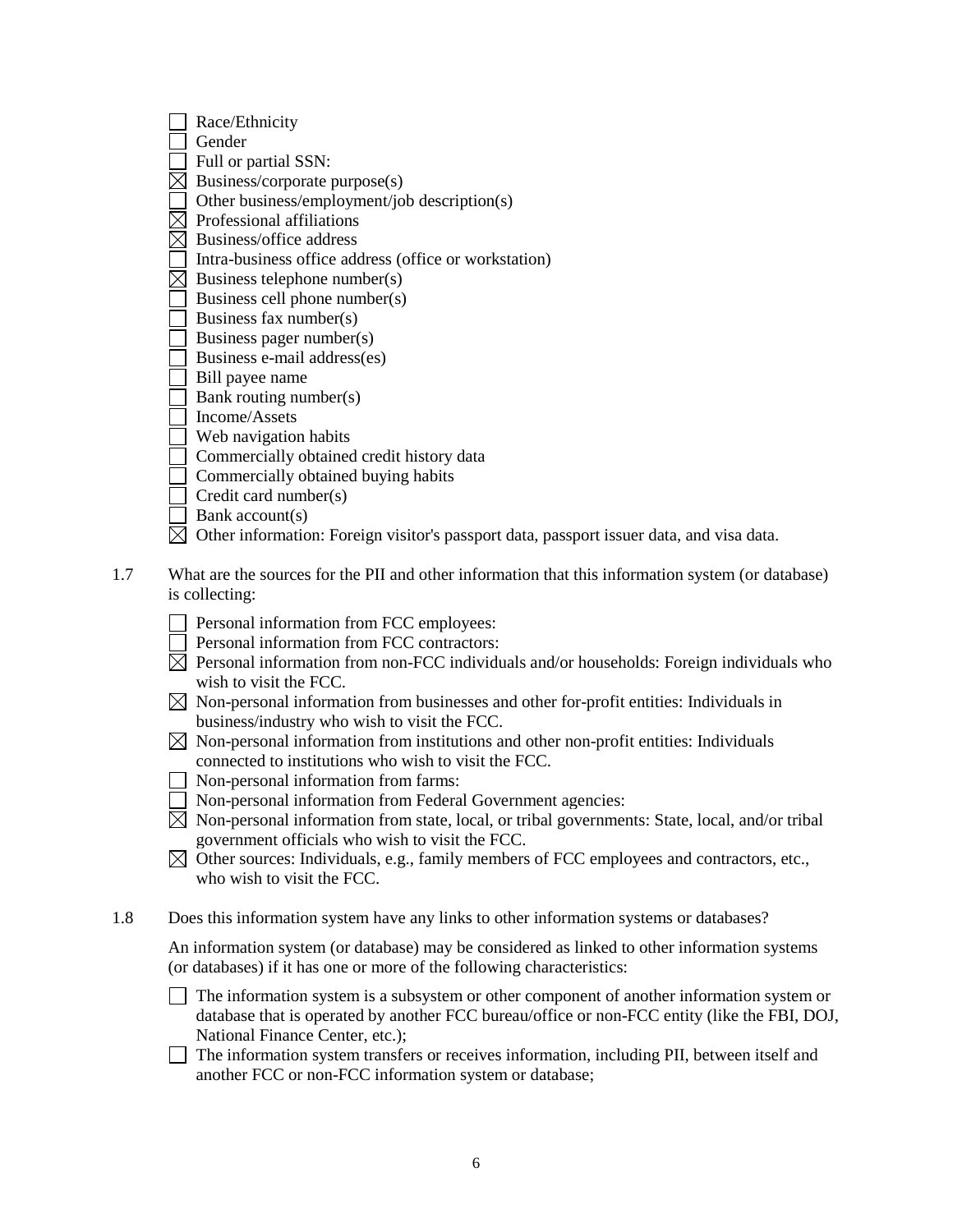- $\boxtimes$  The information system has other types of links or ties to other FCC or non-FCC information systems or databases;
- The information system has other characteristics that make it linked or connected to another FCC or non-FCC information system or database;
- $\boxtimes$  The information system has no links to another information system (or database), *i.e.*, it does not share, transfer, and/or obtain data from another system.

If this system has any of these criteria or characteristics, please explain; otherwise please skip to Question 1.11:

The FCC Visitor's Database is a "stand alone" system with no links to other FCC system, although this system does resides on the FCC's network computer databases.

1.9 What PII does the information system obtain, share, and/or use from other information systems?

| FCC information system and information system name(s):                                   |
|------------------------------------------------------------------------------------------|
| Non-FCC information system and information system name(s):                               |
| FCC employee's name:                                                                     |
| (non-FCC employee) individual's name                                                     |
| Other names used, i.e., maiden name, etc.                                                |
| FCC badge number (employee ID)                                                           |
| Other Federal Government employee ID information, i.e., badge number, etc.               |
| SSN:                                                                                     |
| Race/Ethnicity                                                                           |
| Gender                                                                                   |
| U.S. Citizenship                                                                         |
| Non-U.S. Citizenship                                                                     |
| Biometric data                                                                           |
| Fingerprints                                                                             |
| Voiceprints                                                                              |
| Retina scan/prints                                                                       |
| Photographs                                                                              |
| Other physical information, <i>i.e.</i> , hair color, eye color, identifying marks, etc. |
| Birth date/Age                                                                           |
| Place of birth                                                                           |
| Medical data                                                                             |
| Marital status                                                                           |
| Spousal information                                                                      |
| Miscellaneous family information:                                                        |
| Home address                                                                             |
| Home address history                                                                     |
| Home telephone number(s)                                                                 |
| Personal cell phone number(s)                                                            |
| Personal fax number(s)                                                                   |
| Personal e-mail address(es)                                                              |
| Emergency contact data                                                                   |
| Credit card number(s)                                                                    |
| Driver's license                                                                         |
| Bank account(s)                                                                          |
| Personal e-mail address(es)                                                              |
| Non-FCC personal employment records                                                      |
| Non-FCC government badge number (employee ID)                                            |
|                                                                                          |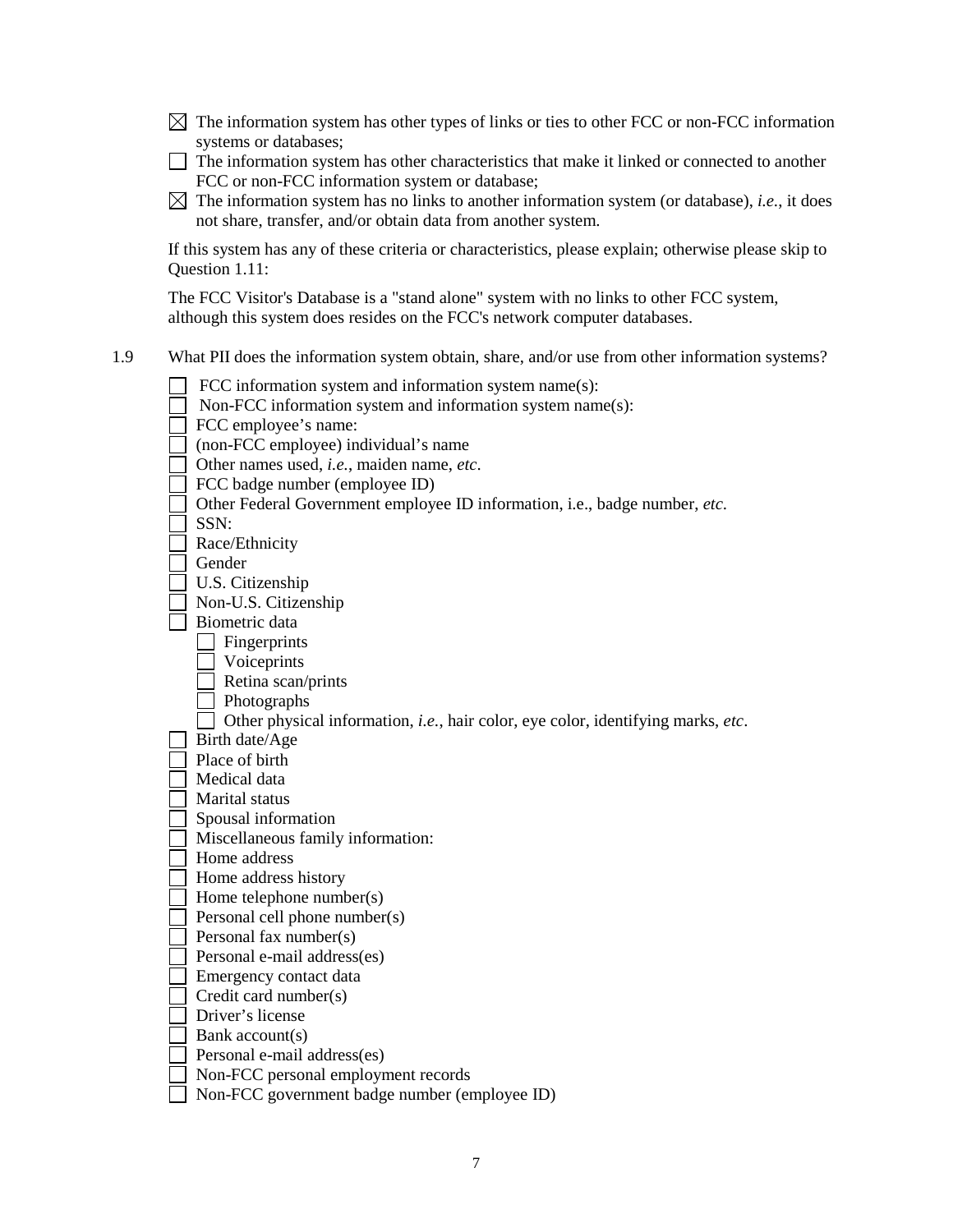| Law enforcement data                         |
|----------------------------------------------|
| Military records                             |
| National security data                       |
| Communications protected by legal privileges |
| Financial history                            |
| Foreign countries visited                    |
| Background investigation history             |
| Digital signature                            |
|                                              |

Other information:

# **Information about Business Customers and others (usually not considered "personal information"):**

| Not applicable                                                        |
|-----------------------------------------------------------------------|
| Name of business contact/firm representative, customer, and/or others |
| Race/Ethnicity                                                        |
| Gender                                                                |
| Full or partial SSN:                                                  |
| Business/corporate purpose(s)                                         |
| Other business/employment/job description(s)                          |
| Professional affiliations                                             |
| Intra-business office address (office or workstation)                 |
| Business telephone number(s)                                          |
| Business cell phone number(s)                                         |
| Business fax number(s)                                                |
| Business e-mail address(es)                                           |
| Bill payee name                                                       |
| Bank routing number(s)                                                |
| Income/Assets                                                         |
| Web navigation habits                                                 |
| Commercially obtained credit history data                             |
| Commercially obtained buying habits                                   |
| Personal clubs and affiliations                                       |
| Credit card number(s)                                                 |
| Bank account(s)                                                       |
| Other information:                                                    |

1.10 Under the *Privacy Act of 1974*, as amended, 5 U.S.C. 552a, Federal agencies are required to have a System of Records Notice (SORN) for an information system like this one, which contains information about individuals, *e.g.*, "personally identifiable information" (PII).

A System of Records Notice (SORN) is a description of how the information system will collect, maintain, store, and use the personally identifiable information (PII).

Does a SORN cover the PII in this information system?

If yes, what is this SORN: FCC/OMD-30, "FCC Visitors Database."

Please provide the citation that was published in the *Federal Register* for the SORN: 77 FR 31851 (May 30, 2012).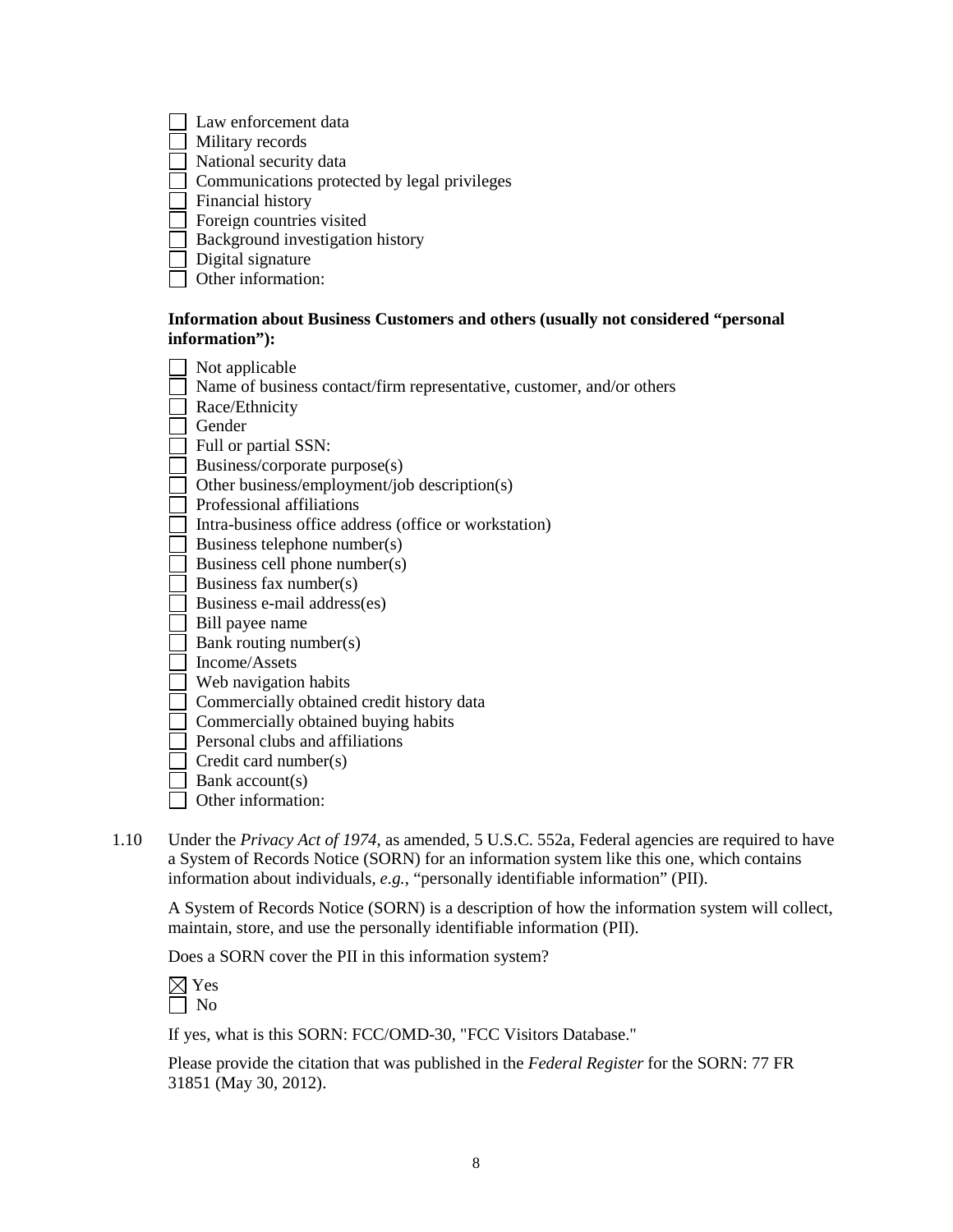#### **Section 2.0 System of Records Notice (SORN):**

2.1 What is the Security Classification for the information in this SORN, as determined by the FCC Security Officer?

The FCC's Security Operations Center (SOC) has not assigned a security classification to this system of records.

2.2 What is the location of the information covered by this SORN?

This system of records is located in the Security Operations Center (SOC), Office of Managing Director (OMD), Federal Communications Commission (FCC), 445 12<sup>th</sup> Street, S.W., Washington, DC 20554.

2.3 What are the categories of individuals in the system of records covered by this SORN?

The records in this system include all visitors to the FCC. These individuals include, but are not limited to U.S. citizens, permanent residents (*i.e*., green card holders), and foreign nationals.

2.4 What are the categories of records<sup>[3](#page-8-0)</sup> covered by this SORN?

The categories of records in the FCC Visitors Database include, but are not limited to the individual's first and last name, photographic identification (including but not limited to a driver's license, passport, or other types of photo identification), the authority issuing the photo identification, U.S. visa number, FCC point of contact, visitor signature, professional title, organizational affiliation, contact information for the visitor, including but not limited to wireline and wireless (cell) phone numbers, correspondence related to information required to obtain visitor entry to the FCC, and purpose(s) for visiting the FCC.

2.5 Under what legal authority(s) does the FCC collect and maintain the information covered by this SORN?

5 U.S.C. 301; 6 U.S.C. 202; 8 U.S.C. 1103, 1158, 1201, 1324, 1357, 1360, 1365a, 1365b, 1372, 1379, 1732; Federal Information Security Act (Pub. L. 104–106, sec. 5113); Electronic Government Act (Pub. L. 104–347, sec. 203); and Federal Property and Administrative Act of 1949, as amended.

2.6 What are the purposes for collecting, maintaining, and using the information covered by this SORN?

The purpose of the system is to cover the personally identifiable information (PII) that all visitors to the FCC, including but not limited to U.S. citizens, permanent residents (*i.e*., green card holders), and foreign nationals, must provide to the FCC's Security Operations Center (SOC) to gain admittance to the FCC headquarters buildings and other FCC facilities.

- 2.7 What are the Routine Uses under which disclosures are permitted to "third parties," as noted in this SORN?
	- $\boxtimes$  Adjudication and litigation: Department of Justice (DOJ).
	- $\overline{\boxtimes}$  Court or Adjudicative Body:
	- $\Box$  Committee communications:
	- □ Compliance with welfare reform requirements:

<span id="page-8-0"></span><sup>&</sup>lt;sup>3</sup> This refers to the types of information that this information system or database collects, uses, stores, and disposes of when no longer needed.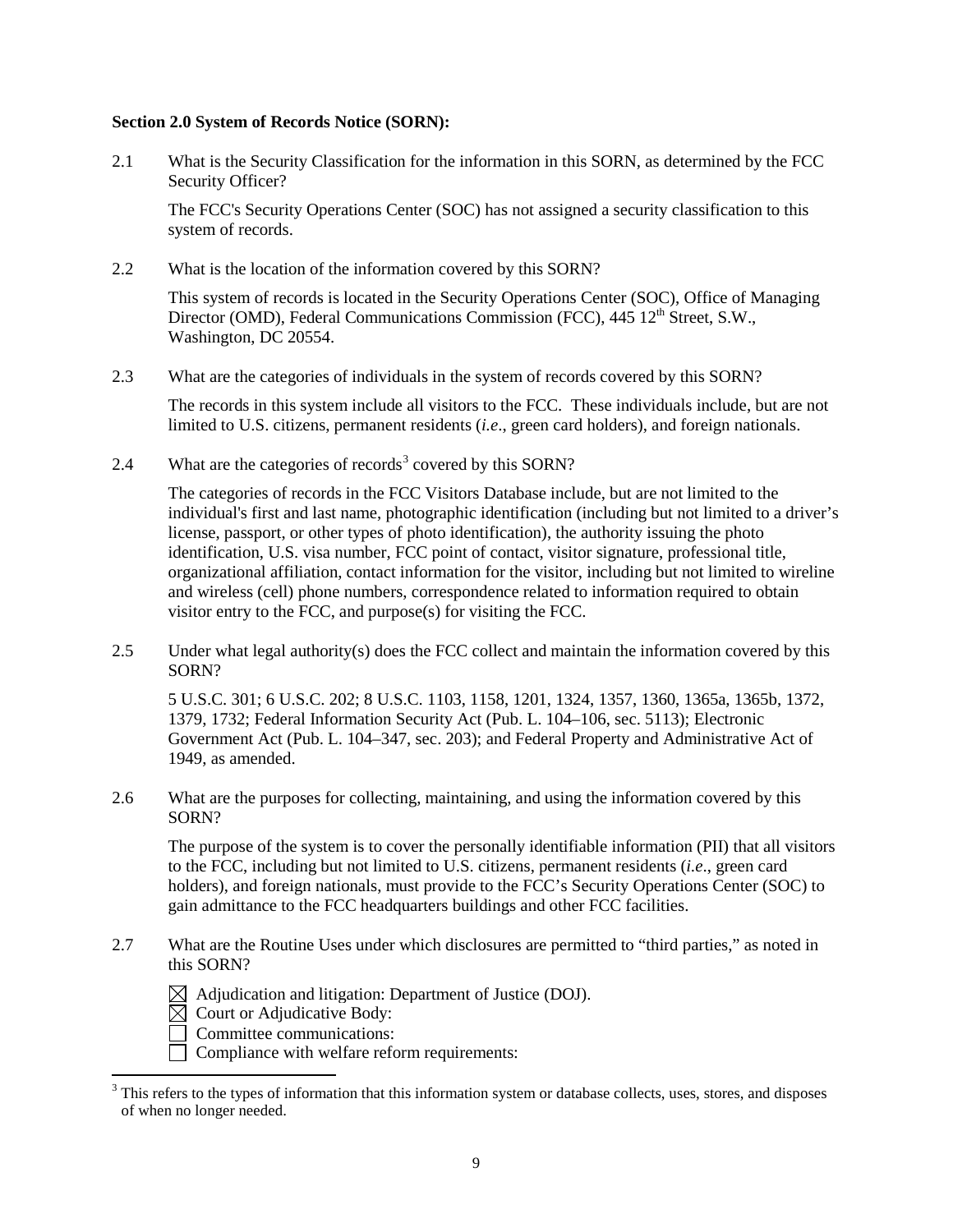- $\boxtimes$  Congressional inquiries:
- $\boxtimes$  Contract services, grants, or cooperative agreements:
- Emergency response by medical personnel and law enforcement officials:
- $\boxtimes$  Employment, security clearances, licensing, contracts, grants, and other benefits by the FCC:
- $\boxtimes$  Employment, security clearances, licensing, contracts, grants, and other benefits upon a request from another Federal, state, local, tribal, or other public authority, *etc.*:
- $\Box$  FCC enforcement actions:
- $\Box$  Financial obligations under the Debt Collection Act:
- $\Box$  Financial obligations required by the National Finance Center:
- First responders, *e.g.*, law enforcement, DHS, FEMA, DOD, NTIA, *etc*.:
- $\overline{\boxtimes}$  Government-wide oversight by NARA, DOJ, and/or OMB:
- Labor relations:
- $\boxtimes$  Law enforcement and investigations:
- $\boxtimes$  National security and intelligence matters:
- $\boxtimes$  Department of State, Department of Homeland Security, and other Federal agencies:
- $\boxtimes$  Program partners, *e.g.*, WMATA:
- $\boxtimes$  Breach of Federal data: OMB Memorandum M-07-16 (May 22, 2007).
- $\boxtimes$  Others Routine Use disclosures not listed above: Foreign governments.
- 2.8 What is the FCC's policy concerning whether information covered by this SORN is disclosed to consumer reporting agencies?

Information in the FCC Visitor Database is not disclosed to consumer reporting agencies.

2.9 What are the policies and/or guidelines for the storage and maintenance of the information covered by this SORN?

The information in the FCC Visitors Database includes paper documents, files, and records, which are stored in file cabinets in file cabinets in the Security Operations Center (SOC), and electronic records, files, and data that are stored in the FCC's computer network databases.

2.10 How is the information covered by this SORN retrieved or otherwise accessed?

The information in the FCC Visitors Database may be retrieved by the name of the individual, driver's license number, U.S. passport number, foreign passport number, U.S. visa number, date of birth (DOB), and/or photo ID number.

2.11 What are the safeguards that the system manager has in place to protect unauthorized access to the information covered by this SORN?

The paper documents, records, and files are maintained in file cabinets in the SOC office suite. The file cabinets where these paper documents, files, and records are stored are controlled by onsite personnel when unlocked and locked when not in use. Access to the SOC office suite is through a card-coded main door. Access to the file cabinets is restricted to authorized SOC supervisors, staff, and contractors, whose duties and responsibilities require use of the information.

The electronic records, files, and data are stored in the FCC computer network databases that are secured by limited access card readers. The computer servers themselves are password-protected. Access to the electronic files is restricted to authorized SOC supervisors, staff, and contractors, and to the Information Technology Center (ITC) staff and contractors, who maintain the FCC's computer network. Other FCC employees and contactors may be granted access on a "need-to-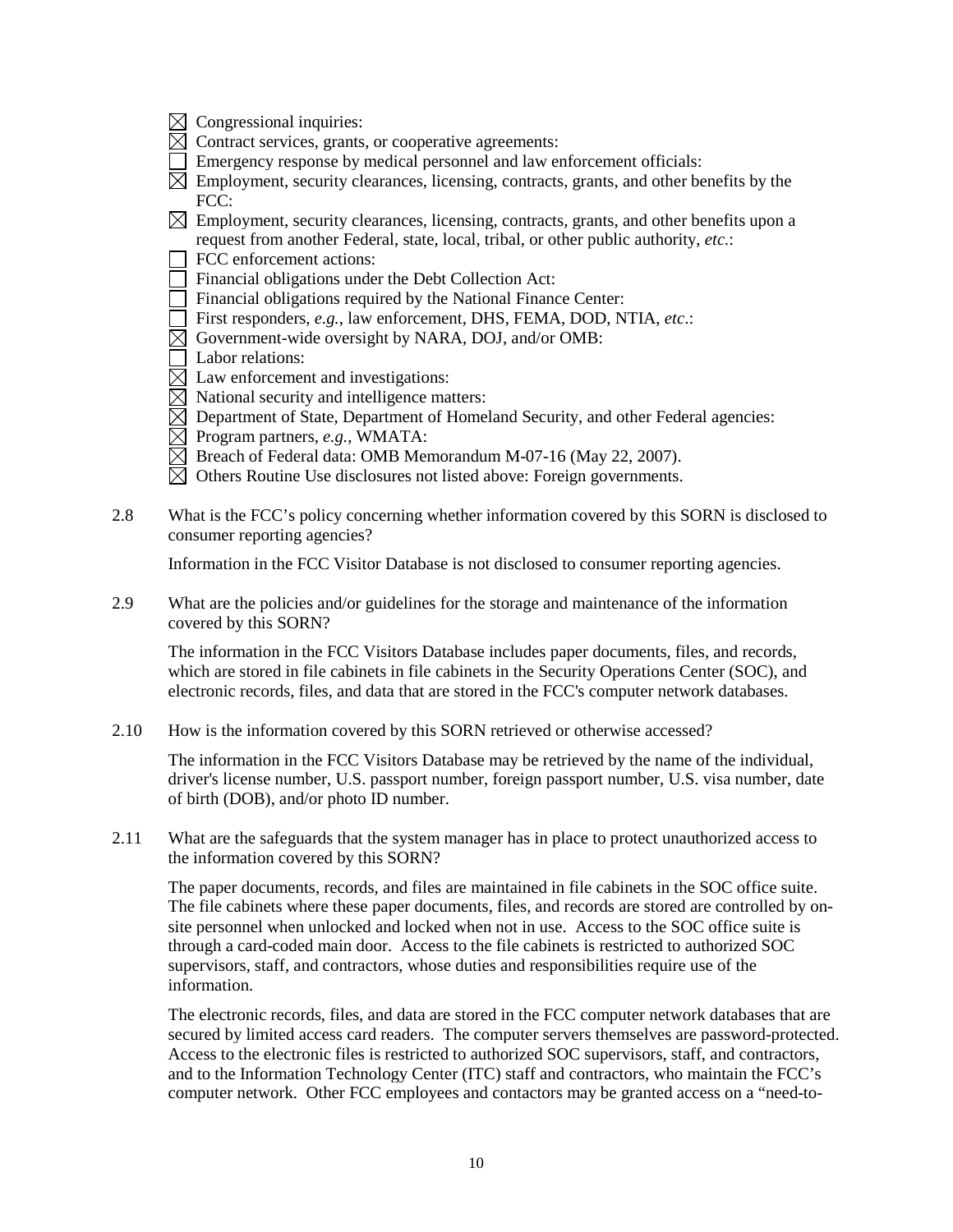know" basis. The FCC's computer network databases are protected by the FCC's security protocols, which include controlled access, passwords, and other security features. A *PRIVACY WARNING NOTICE* appears on the monitor screen when records containing information on individuals are first displayed. Information resident on the SOC database servers is backed-up routinely onto magnetic media. Back-up tapes are stored on-site and at a secured, off-site location.

2.12 What is the records retention and disposition schedule for the information covered by this SORN?

Records in the FCC Visitors Database are retained in accordance with General Records Schedule (GRS) 18, Item 17 approved by the National Archives and Records Administration (NARA). The records disposal is done in accordance with the Commission's disposal policies. Unless retained for specific, on-going security investigations, records of facility access are maintained for one year and then destroyed.

All other records relating to individuals are retained and disposed of in accordance with GRS 18, item 22a, approved by NARA. The records are disposed of in accordance with SOC disposal policies, as follows:

- 1. All returned day contractor cards will be reused on a daily basis.
- 2. Transaction data for all FCC Visitors Database cards will be stored using a secure medium and retained for one year in the SOC, which is locked and secured with an alarm system.

In accordance with Homeland Security Presidential Directive (HSPD-12), Personal Identity Verification (PIV) Cards are deactivated within eighteen (18) hours of notification of cardholder separation, loss of card, or expiration. The information on PIV Cards is maintained in accordance with GRS 11, Item 4. PIV Cards are destroyed by burning in an approved Federal burn-facility.

2.13 What are the sources for the information in the categories of records covered by this SORN?

The sources for information in this system are the visitors themselves and/or their agency or organizational sponsor(s) who have been invited to visit or have requested admittance to the FCC headquarters buildings and other FCC facilities as visitors.

# **Section 3.0 Development, Management, and Deployment and/or Sharing of the Information:**

- 3.1 Who will develop the information system(s) covered by this SORN?
	- $\Box$  Developed wholly by FCC staff employees:
	- $\Box$  Developed wholly by FCC contractors:
	- $\boxtimes$  Developed jointly by FCC employees and contractors:
	- Developed offsite primarily by non-FCC staff:
	- COTS (commercial-off-the-shelf-software) package:
	- Other development, management, and deployment/sharing information arrangements:
- 3.2 Where will the information system be housed?
	- $\boxtimes$  FCC Headquarters Gettysburg San Diego Colorado
	-
	- New York
	- Columbia Lab
	- Chicago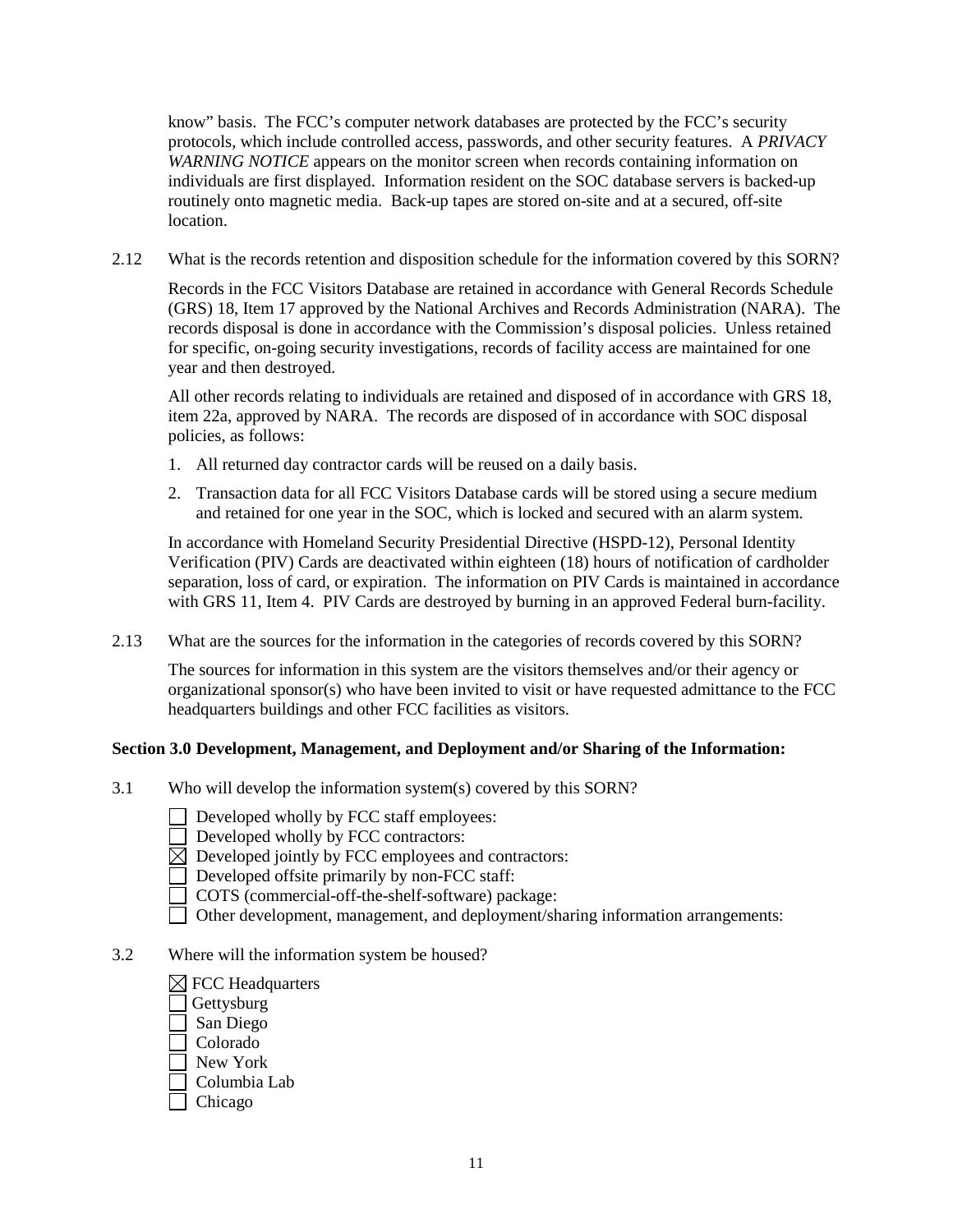Other information:

- 3.3 Who will be the primary manager(s) of the information system, *i.e.,* who will be responsible for assuring access to, proper use of, and protecting the security and integrity of the information? (Check all that apply and provide a brief explanation)
	- $\boxtimes$  FCC staff in this bureau/office exclusively: The SOC staff and contractors have responsibility for access and proper use of the information in this system's database.
	- $\Box$  FCC staff in other bureaus/offices:
	- Information system administrator/Information system developers:
	- □ Contractors:
	- Other information system developers, *etc*:
- 3.4 What are the FCC's policies and procedures that the information system's administrators and managers use to determine who gets access to the information in the system's files and/or database(s)?

As noted in Question 2.11, access to the paper documents, files, and records, and the electronic records, files, and data in the FCC Visitors Database, which is stored on the FCC's computer network databases, is restricted to SOC supervisors and staff and the ITC supervisor, staff, and contractors. Other FCC employees and contractors may be granted access only on a "need to know" basis, as dictated by their job duties and responsibilities.

- 3.5 How much access will users have to data in the information system(s)?
	- $\Box$  Access to all data:
	- $\boxtimes$  Restricted access to data, as determined by the information system manager, administrator, and/or developer: SOC staff and contractors may be granted access only on a "need-to-know" basis, as dictated by their job duties and responsibilities.
	- Other access policy:
- 3.6 Based on the Commission policies and procedures, which user group(s) may have access to the information at the FCC:

(Check all that apply and provide a brief explanation)

- $\boxtimes$  Information system managers: SOC supervisors and staff and ITC supervisors, staff, and contractors.
- $\boxtimes$  Information system administrators: ITC supervisors, staff, and contractors.
- Information system developers:
- $\boxtimes$  FCC staff in this bureau/office: SOC employees and contractors are granted access on a "need" to know" basis.
- $\boxtimes$  FCC staff in other bureaus/offices: Other FCC employees and contractors are granted access on a "need-to-know" basis.
- $\boxtimes$  FCC staff in other bureaus/offices in FCC field offices: FCC employees and contractors are granted access based on a "need to know" basis.
- $\boxtimes$  Contractors: Contractors working under SOC and ITC authority.
- $\boxtimes$  Other Federal agencies: if the FCC approves a request under the Routine Use (Federal agencies).
- $\Box$  State and/or local agencies:
- Businesses, institutions, and other groups:
- International agencies:
- $\Box$  Individuals/general public: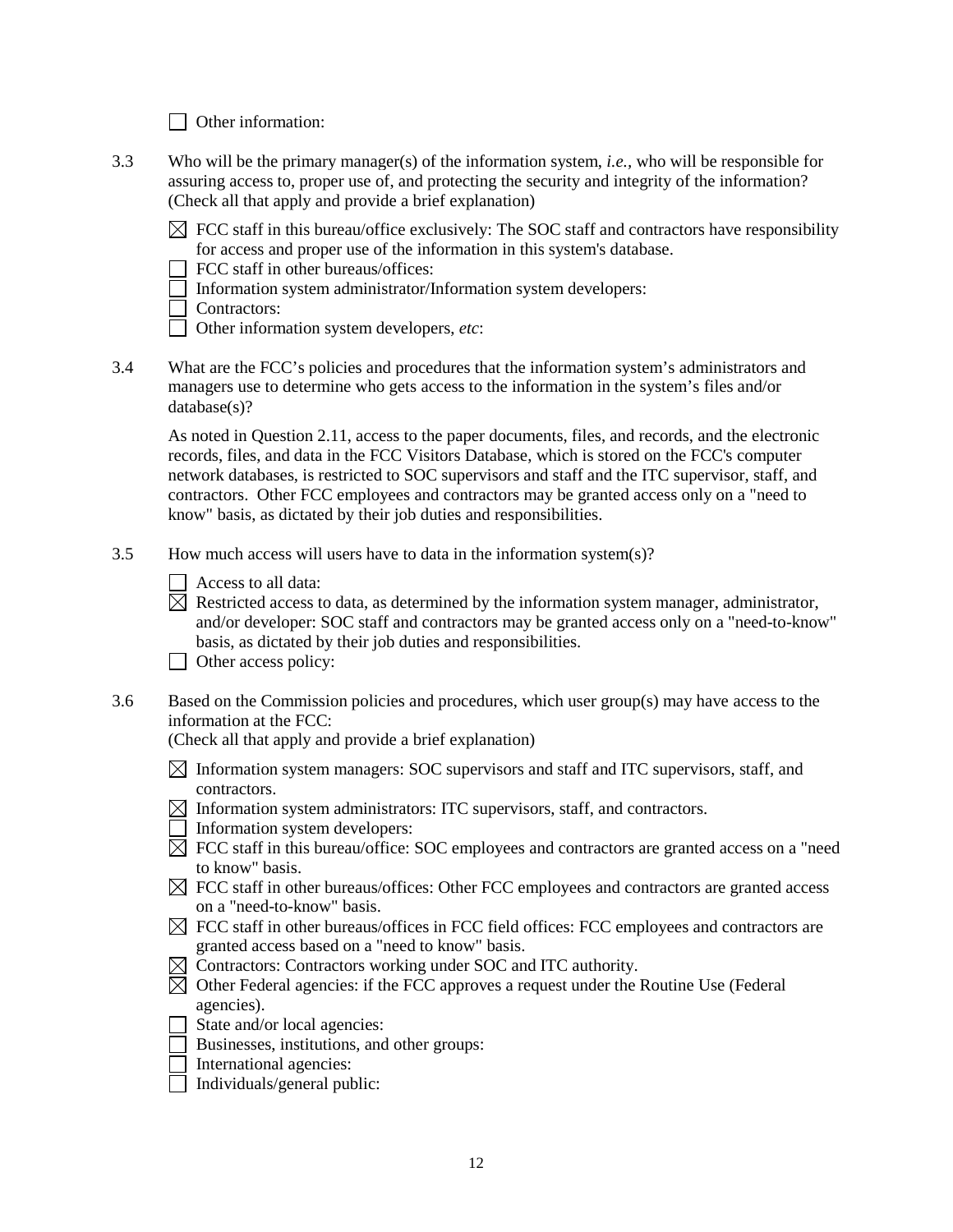$\boxtimes$  Other groups: if the FCC approves a request under a Routine Use (Foreign governments).

If contractors do not have access to the PII in this system, please skip to Question 3.9.

3.7 What steps have been taken to ensure that the contractors who have access to and/or work with the PII in the system are made aware of their duties and responsibilities to comply with the requirements under subsection (m) "Contractors" of the Privacy Act, as amended, 5 U.S.C. 552a(m)?

The ITC supervisors provide periodic privacy training to the IT contractors who handle the PII that is contained in the FCC Visitors Database.

3.8 What steps have been taken to insure that any Section M contract(s) associated with the information system covered by this SORN include the required FAR clauses (FAR 52.224-1 and 52.224-2)?

The OGC staff has reviewed and signed-off on the Section M contacts for the ITC contractors who manage the FCC Visitors Database, including the PII covered by FCC/OMD-30, "FCC Visitors Database," SORN, as required by Sections 52.224-1 and 52.224-2 of the Federal Acquisition Regulation (FAR).

### If there are no information linkages, sharing, and/or transmissions, please skip to **Section 4.0 Data Quality, Utility, Objectivity, and Integrity Requirements:**

3.9 If the information system has links to other information systems (or databases), *i.e.*, it shares, transmits, or has other linkages, with what other non-FCC organizations, groups, and individuals will the information be shared?

(Check all that apply and provide a brief explanation)

Other Federal agencies:

- State, local, or other government agencies:
- Businesses:
- $\Box$  Institutions:
- $\Box$  Individuals:
- $\Box$  Other groups:

Please explain your response:

3.10 If this information system transmits or shares information, including PII, between any other FCC systems or databases, is the other system (or database) covered by a PIA?

Please explain your response:

3.11 Since this information system transmits/shares PII between the FCC computer network and another non-FCC network, what security measures or controls are used to protect the PII that is being transmitted/shared and to prevent unauthorized access during transmission?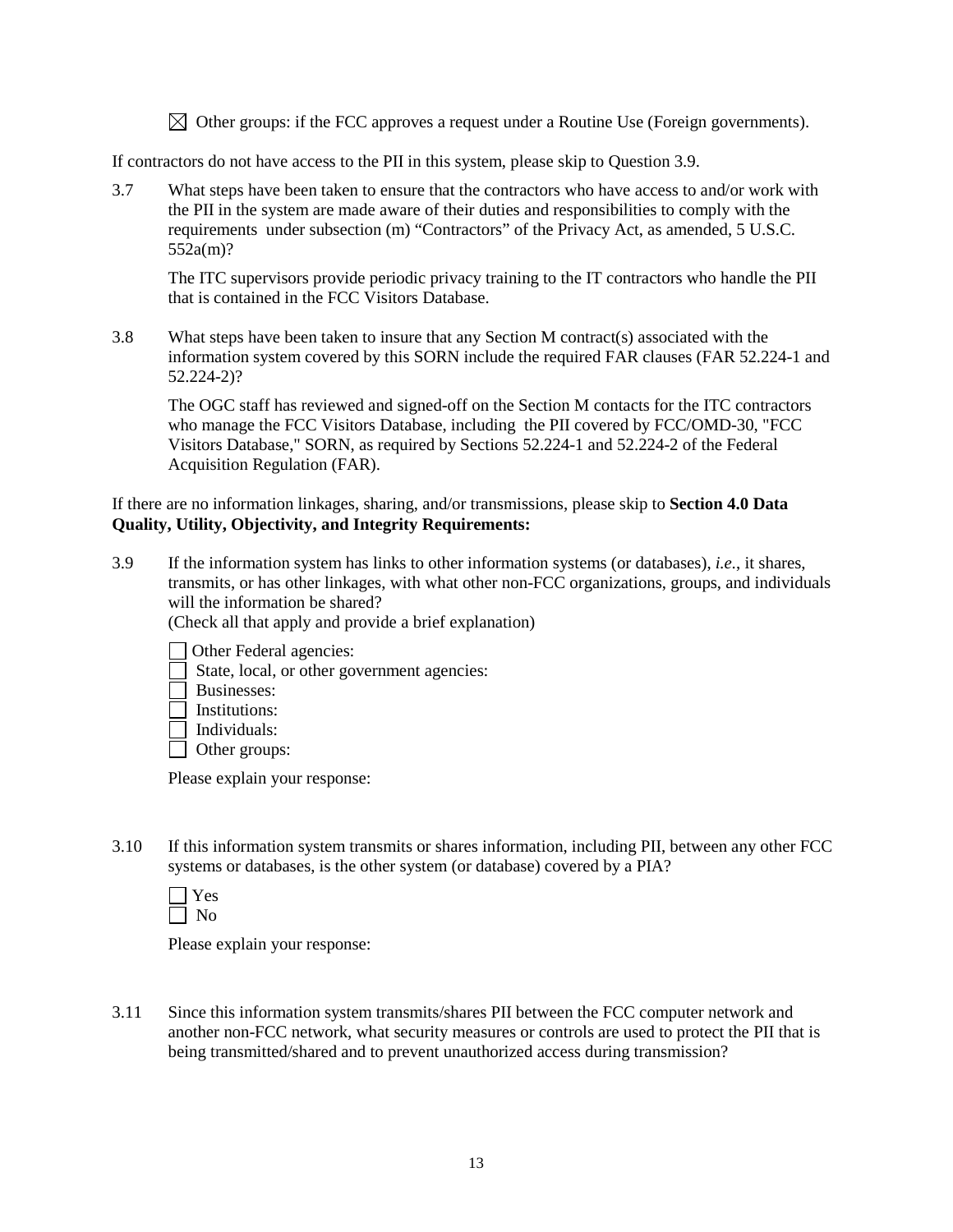If there is no "matching agreement," *e.g., Memorandum of Understand (MOU), etc*., please skip to **Section 4.0 Data Quality, Utility, Objectivity, and Integrity Requirements:**

- 3.12 What kind of "matching agreement," *e.g.*, *Memorandum of Understanding (MOU)*, *etc.*, as defined by 5 U.S.C. 552a(u) of the Privacy Act, as amended, is there to cover the information sharing and/or transferal with the external organizations?
- 3.13 Is this a new or a renewed matching agreement?

| New matching agreement     |
|----------------------------|
| Renewed matching agreement |

Please explain your response:

3.14 Has the matching agreement been reviewed and approved (or renewed) by the FCC's Data Integrity Board, which has administrative oversight for all FCC matching agreements?

 $\Box$  Yes; if yes, on what date was the agreement approved:  $\Box$  No

Please explain your response:

- 3.15 How is the information that is covered by this SORN transmitted or disclosed with the external organization(s) under the *MOU* or other "matching agreement?"
- 3.16 How is the shared information secured by the recipient under the *MOU*, or other "matching agreement?"

# **Section 4.0 Data Quality, Utility, Objectivity, and Integrity Requirements:**

OMB regulations require Federal agencies to ensure that the information/data that they collect and use meets the highest possible level of quality and integrity. It is important, therefore, that the information the Commission's information systems use meets the "benchmark standards" established for the information.

4.1 How will the information that is collected from FCC sources, including FCC employees and contractors, be checked for accuracy and adherence to the Data Quality guidelines? (Please check all that apply)

Information is processed and maintained only for the purposes for which it is collected.

- Information is reliable for its intended use(s).
- Information is accurate.
- $\Box$  Information is complete.
- Information is current.
- $\boxtimes$  Not applicable: Information in the FCC Visitors Database is obtained from individuals who are not FCC employees or contractors.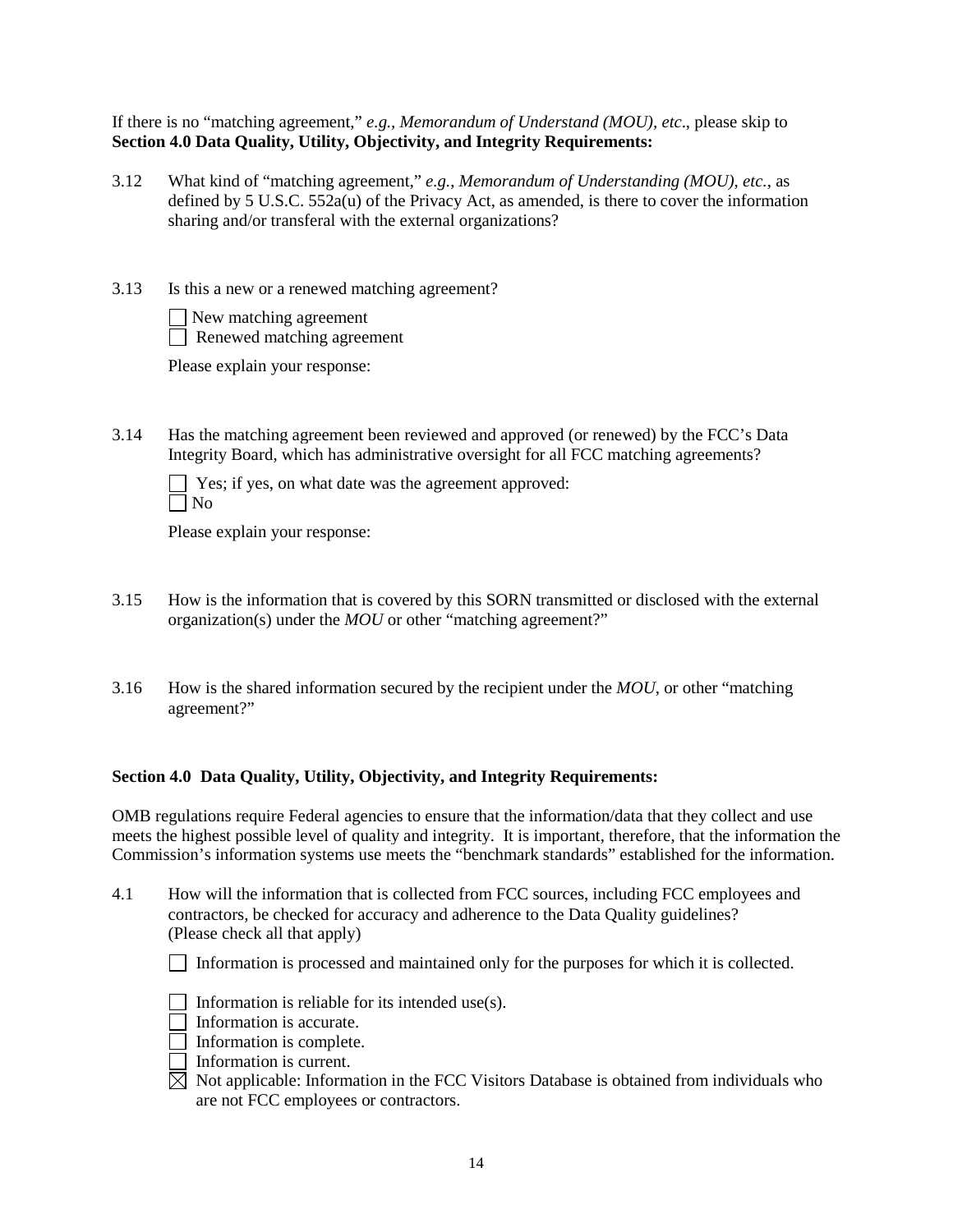Please explain any exceptions or clarifications:

If the Data Quality Guidelines do not apply to the information in this information system (or database), please skip to **Section 5.0 Safety and Security Requirements:**

- 4.2 If any information collected from non-FCC sources, how will the information sources be checked for accuracy and adherence to the Data Quality guidelines? (Please check all that apply and provide an explanation)
	- $\boxtimes$  Yes, information is collected from non-FCC sources: Information in the FCC Visitors Database is obtained from individuals who U.S. citizens, U.S. residents (*i.e.*, green card holders), and non-U.S. citizens. As noted in Question 4.1, none of these individuals are FCC employees or contractors.

 $\boxtimes$  Information is processed and maintained only for the purposes for which it is collected:

 $\boxtimes$  Information is reliable for its intended use(s):

- $\boxtimes$  Information is accurate:
- $\boxtimes$  Information is complete:

 $\boxtimes$  Information is current:

No information comes from non-FCC sources:

Please explain any exceptions or clarifications:

If the information that is covered by this SORN is not being aggregated or consolidated, please skip to Question 4.5.

- 4.3 If the information that is covered by this system of records notice (SORN) is being aggregated or consolidated, what controls are in place to ensure that the information is relevant, accurate, and complete?
- 4.4. What policies and procedures do the information system's administrators and managers use to ensure that the information adheres to the Data Quality guidelines both when the information is obtained from its sources and when the information is aggregated or consolidated for the use by the bureaus and offices?
- 4.5 How often are the policies and procedures checked routinely—what type of annual verification schedule has been established to ensure that the information that is covered by this SORN adheres to the Data Quality guidelines?

Due to the potential security violations that might occur without proper surveilance, the FCC's SOC takes its security responsibilities seriously:

(1) The SOC staff performs regular, routine records verification on the information (including the PII covered by FCC/OMD-30, "FCC Visitors Database" SORN), which is contained in the FCC Visitor Database to ensure that this information is accurate, current, and meets the Data Quality guidelines.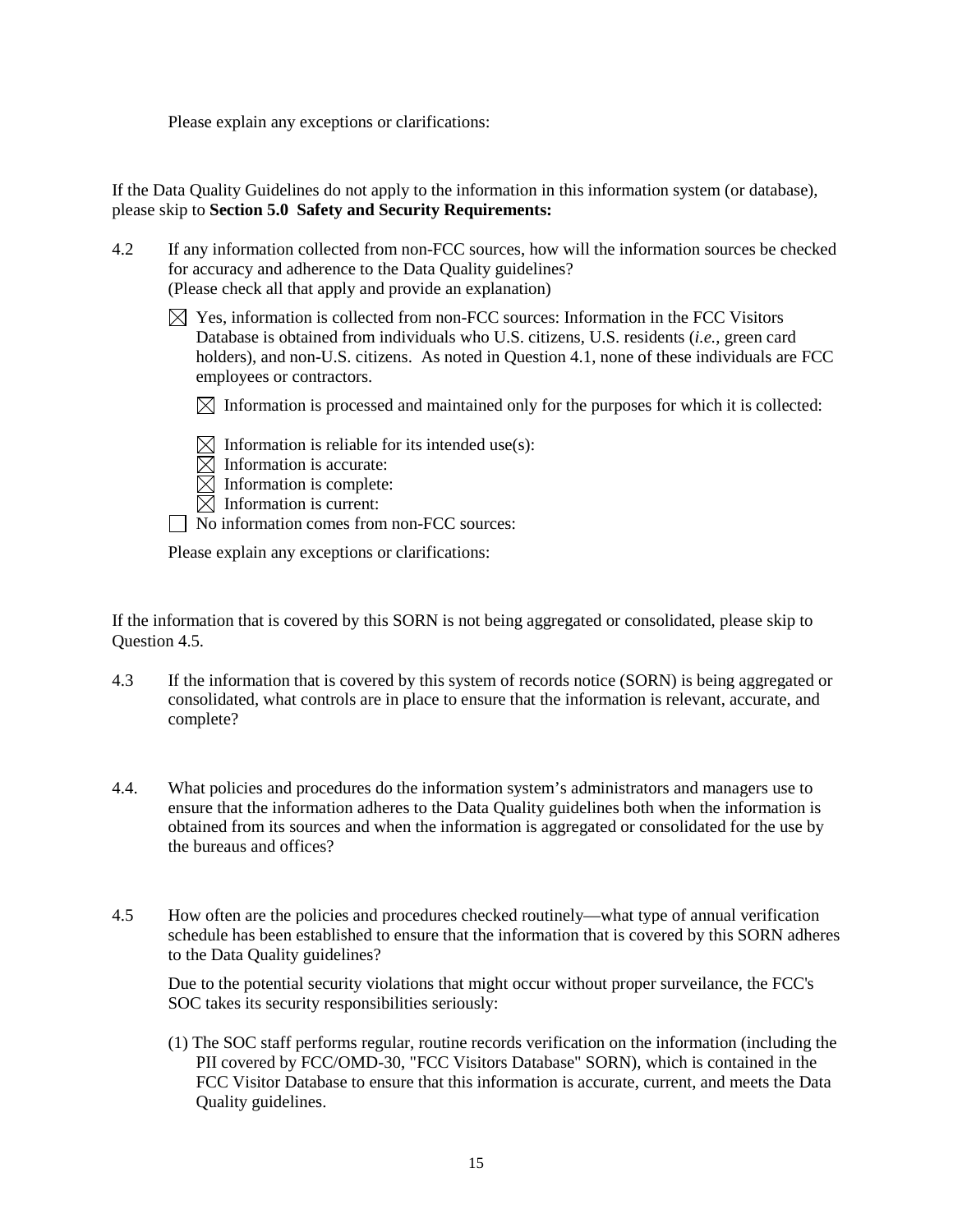- (2) In addition, and as noted in Question 2.12, the FCC's SOC maintains the information in the FCC Visitors Database in accordance with NARA General Records Schedule (GRS) 18, Item 18, *i.e*., the information is kept for one year and is then destroyed, unless the information must be retained for specific, on-going security investigations.
- (3) Furthermore, the SOC deactivates the Personal Identify Verification (PIV) Card (visitor's ID badge), which is issused to each visitor, within 18 hours of the visitor's separation (*i.e.*, no longer a FCC visitor), loss of card, or expiration. This deactivation protocol is done in accordance with the Homeland Security Presidential Directive (HSPD-12).

#### **Section 5.0 Safety and Security Requirements:**

- 5.1 How are the records/information/data in the information system or database covered by this SORN stored and maintained?
	- $\boxtimes$  IT database management system (DBMS)
	- Storage media including CDs, CD-ROMs, *etc*.

 $\Box$  Electronic tape

 $\boxtimes$  Paper files

- □ Other:
- 5.2 Is the information collected, stored, analyzed, or maintained by this information system or database available in another form or from another source (other than a "matching agreement" or *MOU*, as noted above)?

**N** Yes  $\boxtimes$  No

Please explain your response:

The information in the FCC Visitor's Database is unique. It is used exclusively to compile limited background and security data on all visitors to determine their suitability to visit the FCC's headquarters and faciliites.

5.3 What would be the consequences to the timely performance of the FCC's operations if this information system became dysfunctional?

As noted in Questions 5.2 and 5.3, the information in the FCC Visitor's Database, including the PII covered by FCC/OMD-30 SORN, is unique and is used specifically for background analysis to determine a visitor's suitability to visit the FCC's headquarters and facilities. However, this database is not considered an essential FCC system whose unavailability would prevent the timely performance of FCC operations.

- 5.4 What will this information system do with the information it collects:
	- $\Box$  The system will create new or previously unavailable information through data aggregation, consolidation, and/or analysis, which may included information obtained through link(s), sharing, and/or transferals to/from other information systems or databases;
	- $\boxtimes$  The system collects PII, but it will not perform any analyses of the PII data.

Please explain your response:

As noted in Question 1.8, the FCC Visitor's Database collects data from individuals who wish to visit the FCC. The SOC makes a determination of the individual's suitability to visit the FCC based on the information that the SOC staff gathers, i.e., whether the individual would pose a security or other risk to the FCC's staff and facilities.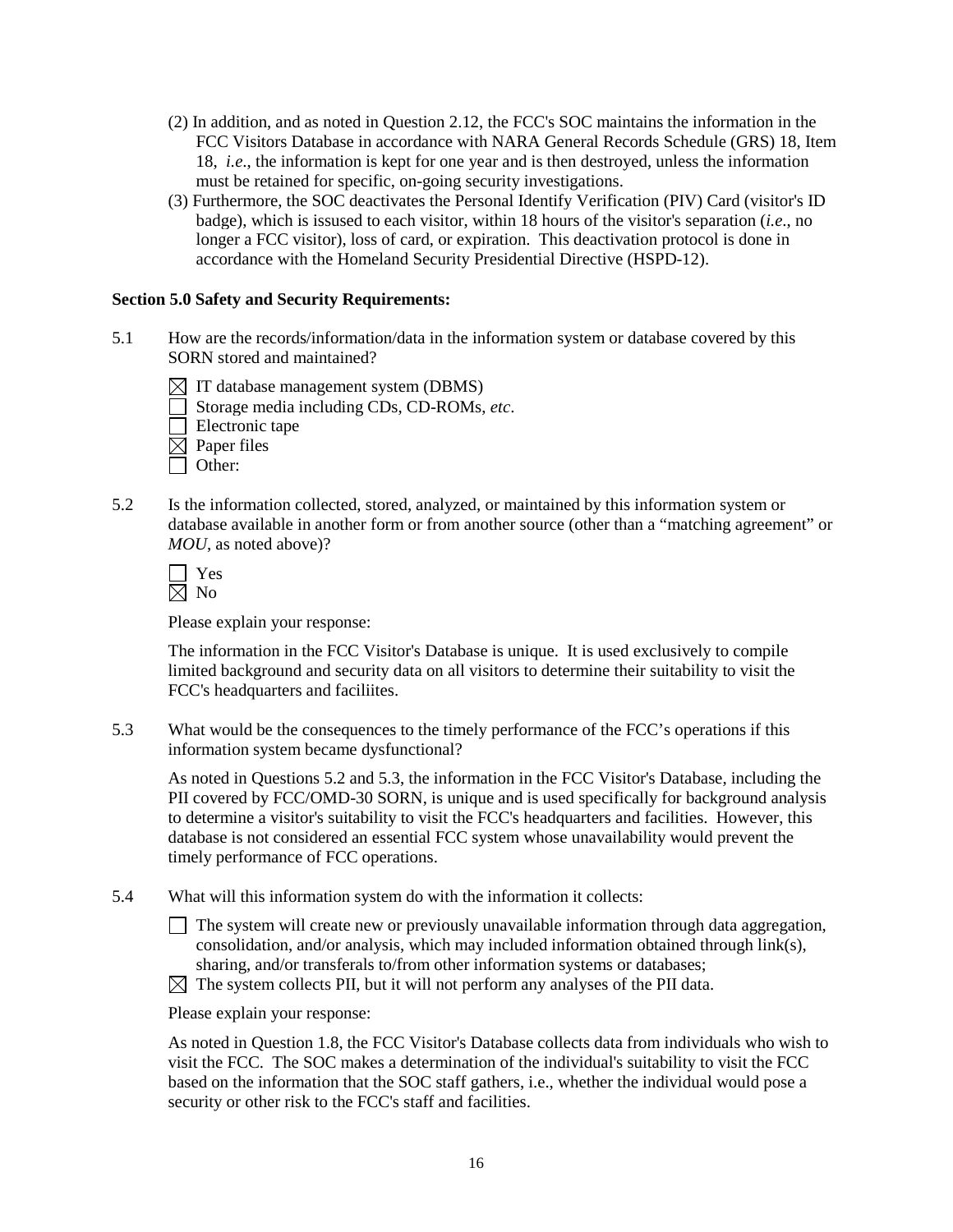5.5 Will the FCC use the PII that the information system (or database) collects to produce reports on these individuals?

Yes  $\overline{\boxtimes}$  No

Please explain your response:

As noted in Question 4.5, the FCC Visitors Database is used to collect and store information on a short-term basis, *i.e*., while the individual's data is being reviewed for clearance to be allowed to visit the FCC's buildings and facilities. The information is only used for this clearance process, thus any reports on an individual. which are related to assessing the individual's suitability as a visitor (and could include the individual's PII) are destroyed after the individual's visit is concluded.

- 5.6 What will the system's impact(s) be on individuals from whom it collects and uses their PII:
	- $\Box$  The information will be included in the individual's records;
	- $\boxtimes$  The information will be used to make a determination about an individual;

 $\Box$  The information will be used for other purposes that have few or no impacts on the individuals.

Please explain your response (including the magnitude of any impact(s)):

As noted in Question 5.5, the information in the FCC Visitor's Database, including the PII that is covered by FCC/OMD-30, "FCC Visitors Database," is collected to provide the necessary information that the SOC needs to ensure that visitors to the FCC's headquarters and facilities are eligible to visit, *i.e*., that these individuals do not pose any security or other risks..

5.7 Do individuals have the right to the following? (check all that apply)

 $\boxtimes$  They may decline to provide their PII?

 $\boxtimes$  They may consent to particular uses of their PII?

Please explain your response (including the potential consequences for refusing to provide PII):

Permission to visit the FCC is done on voluntary basis. Therefore, an individual's refusal to provide PII may result in the SOC's refusal to grant this person a visitor's pass to visit the FCC.

If individuals do not have the right to consent to the use of their information, please skip to Question 5.10.

- 5.8 If individuals have the right to consent to the use of their PII, how does the individual exercise this right?
- 5.9 What processes are used to notify and to obtain consent from the individuals whose PII is being collected?

As noted in Question 5.5, the information in the FCC Visitor's Database, including the PII that is covered by FCC/OMD-30, "FCC Visitors Database," is collected to provide the necessary information that the SOC needs to ensure that visitors to the FCC's headquarters and facilities are eligible to visit, *i.e*., that these individuals do not pose any security or other risks.

5.10 How will the information be collected and/or input into this information system (or database):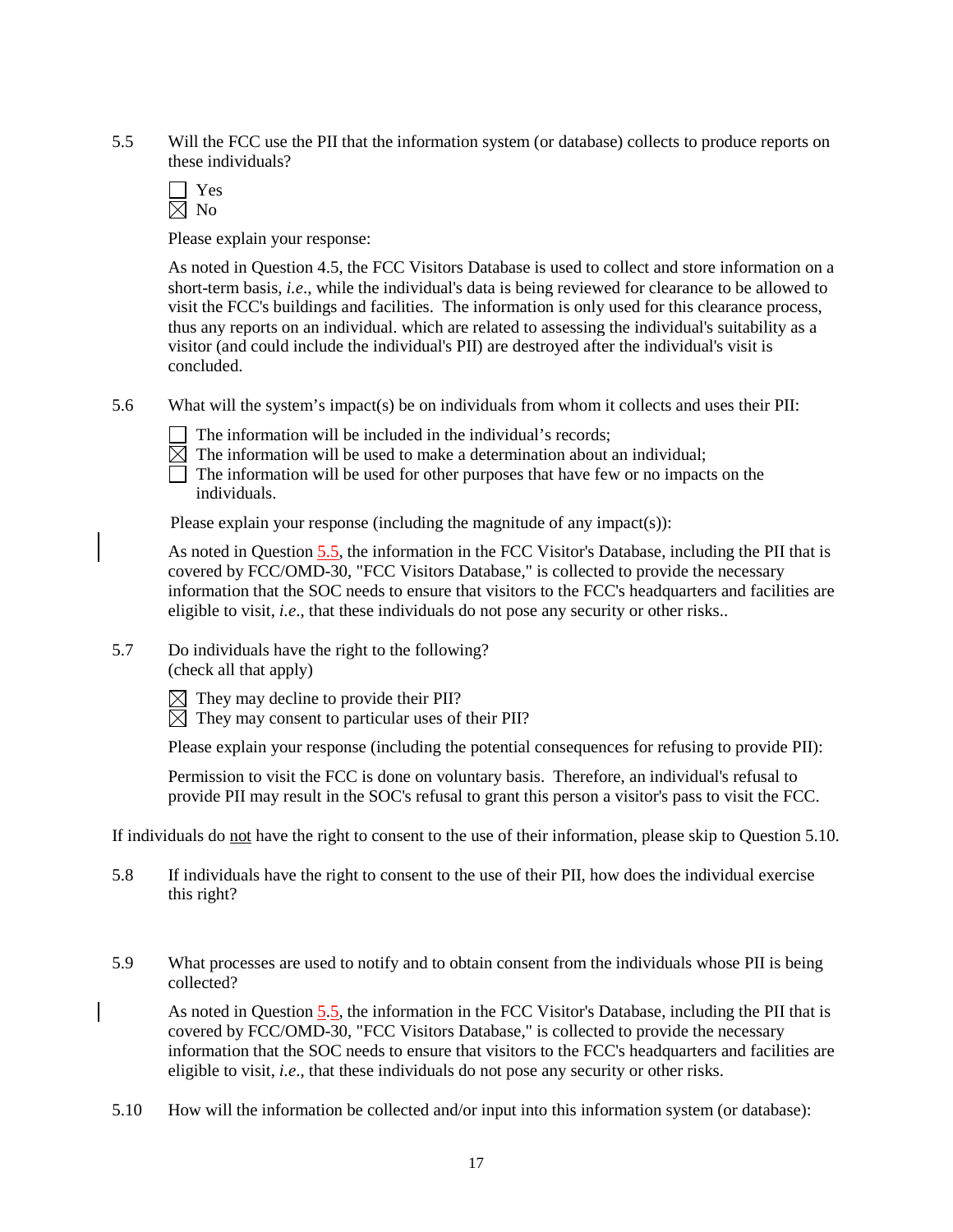(choose all the apply)

- $\Box$  The information system has a link to the FCC's Internet address at [www.fcc.gov](http://www.fcc.gov/) or other customer-facing URL;
- $\Box$  The information system has a customer-facing web site via the FCC Intranet for FCC employees and contractors working at the FCC;
- $\boxtimes$  The information is collected from the individual by fax;
- $\boxtimes$  The information is collected from the individual by e-mail;
- $\boxtimes$  The information is collected from the individual by completing a FCC form, license, and/or other document;
- $\boxtimes$  The information is collected from the individual by regular mail; and/or
- $\Box$  The information is collected from the individual by other method.

Please explain your response:

Information in the FCC Visitors Database is collected from documentation that potential visitors to the FCC provide to the SOC staff. This information may be cross-checked with data from other Federal and state databases to ensure it is accurate and correct. There is no externally facing portal or web application nor are there any links that would allow access to other FCC internal networks, etc.

5.11 How does this system advise individuals of their privacy rights when they submit their PII?

 $\Box$  The system contains a link to the FCC's privacy policies for all users at the FCC's website www.fcc.gov:

- $\Box$  A Privacy Notice is displayed on the webpage:
- $\boxtimes$  A Privacy Notice is printed at the end of the FCC form(s), license(s), and/or other Commission document(s): The SOC collects information directly from those individuals who wish to visit the FCC's buildings and facilities. The SOC provides a privacy notice to each individual when the individual completes the interview as part of the information collection process to determine his/her suitability as a visitor.
- $\Box$  The FCC Intranet site displays a Privacy Notice:
- $\Box$  The collection or input mechanism uses another method to provide individuals with the Privacy Notice: As noted in Question 5.8, information in the FCC Visitors Database is collected directly from individuals who wish to visit the FCC.

No Privacy Notice is provided:

- 5.12 If a Privacy Notice is provided, which of the following are included?
	- $\boxtimes$  Proximity and timing—the privacy notice is provided at the time and point of data collection.
	- $\boxtimes$  Purpose—describes the principal purpose(s) for which the information will be used.
	- $\boxtimes$  Authority—specifies the legal authority that allows the information to be collected.
	- $\boxtimes$  Conditions—specifies whether providing the information is voluntary, and the effects, if any, of not providing it.
	- $\boxtimes$  Disclosures—specify the routine use(s) that may be made of the information.
	- $\Box$  Not applicable, as information will not be collected in this way.

Please explain your response:

- 5.13 If consumers may access the information and/or the information system on-line via www.FCC.gov, does it identify ages or is it directed to people under 13 years old?
	- Yes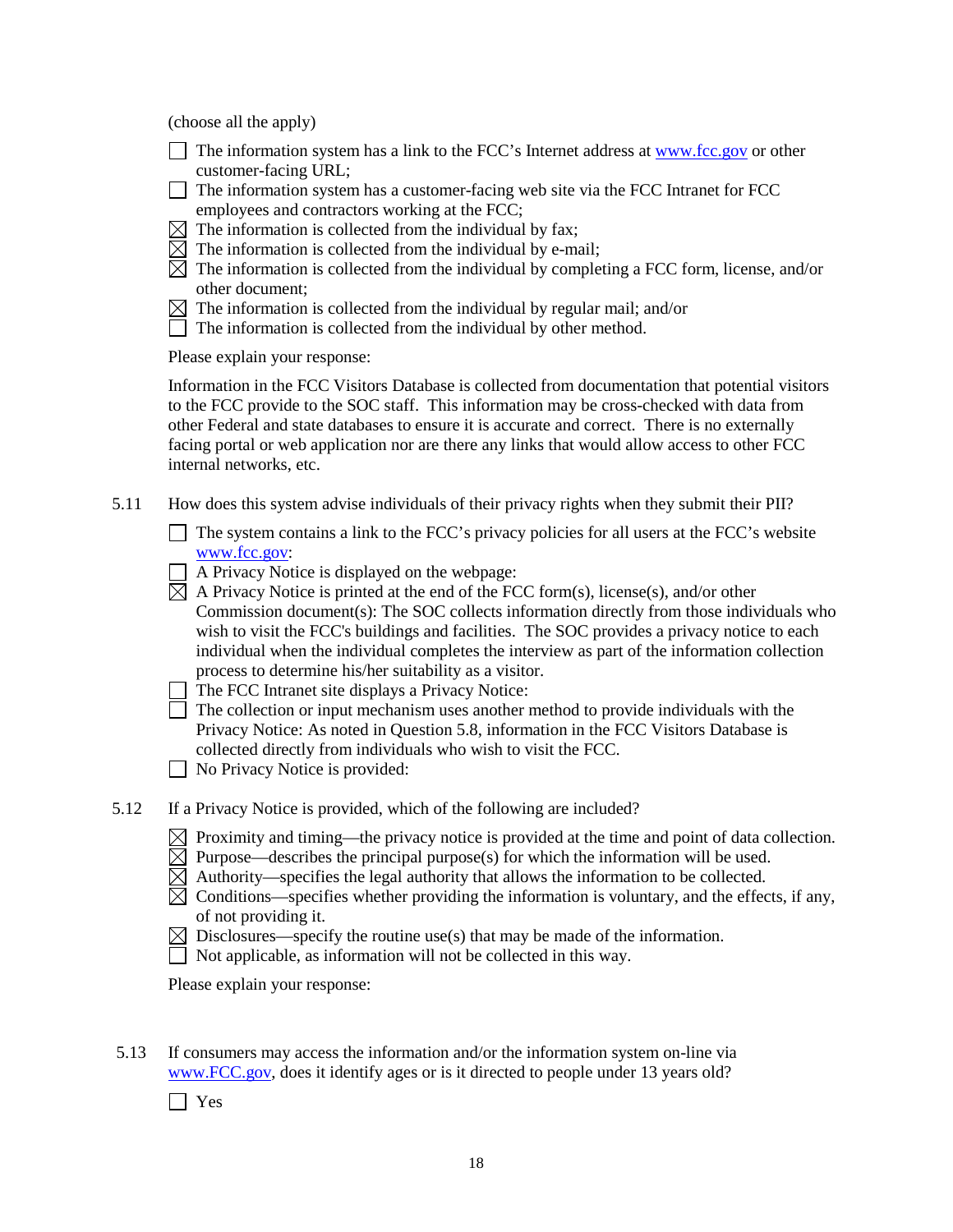$\Box$  No

Please explain your response:

5.14 What safeguards and security measures, including physical and technical access controls, are in place to secure the information and to minimize unauthorized access, use, or dissemination of the information that is stored and maintained in the information system? (Check all that apply)

| Account name<br>Passwords<br>Accounts are locked after a set period of inactivity<br>Passwords have security features to prevent unauthorized disclosure, e.g., "hacking"<br>Accounts are locked after a set number of incorrect attempts<br>One time password token<br>Other security features:<br>Firewall<br>Virtual private network (VPN) |
|-----------------------------------------------------------------------------------------------------------------------------------------------------------------------------------------------------------------------------------------------------------------------------------------------------------------------------------------------|
| Data encryption:                                                                                                                                                                                                                                                                                                                              |
| Intrusion detection application (IDS)<br>Common access cards (CAC)                                                                                                                                                                                                                                                                            |
| Smart cards:                                                                                                                                                                                                                                                                                                                                  |
| <b>Biometrics</b>                                                                                                                                                                                                                                                                                                                             |
| Public key infrastructure (PKI)                                                                                                                                                                                                                                                                                                               |
| Locked file cabinets or fireproof safes<br>Locked rooms, with restricted access when not in use                                                                                                                                                                                                                                               |
| Locked rooms, without restricted access                                                                                                                                                                                                                                                                                                       |
| Documents physically marked as "sensitive"                                                                                                                                                                                                                                                                                                    |
| Guards                                                                                                                                                                                                                                                                                                                                        |
| $\triangleleft$ Identification badges                                                                                                                                                                                                                                                                                                         |
| Key cards                                                                                                                                                                                                                                                                                                                                     |
| Cipher locks                                                                                                                                                                                                                                                                                                                                  |
| Closed circuit TV (CCTV)                                                                                                                                                                                                                                                                                                                      |
| Other:                                                                                                                                                                                                                                                                                                                                        |

5.15 Please explain what staff security training and other measures are in place to assure that the security and privacy safeguards are maintained adequately?

All FCC employees and contractors who work with the information that is collected, used, stored and maintained in the FCC Visitors Database, including the PII that is covered by FCC/OMD-30, "FCC Visitors Database" SORN, are required to complete the FCC's bureau-wide privacy training. In addition the SOC staff holds an annual privacy awareness review session and provides various notices and warnings to the employees and contractors who have access to the PII that it is not to be shared or disclosed without authorization.

- 5.16 How often are the security controls reviewed?
	- $\Box$  Six months or less:

 $\boxtimes$  One year: In addition, the SOC conducts an annual security review for its paper document files. The SOC reviews its computer database records and files in cooperation with ITC.

 $\Box$  Two years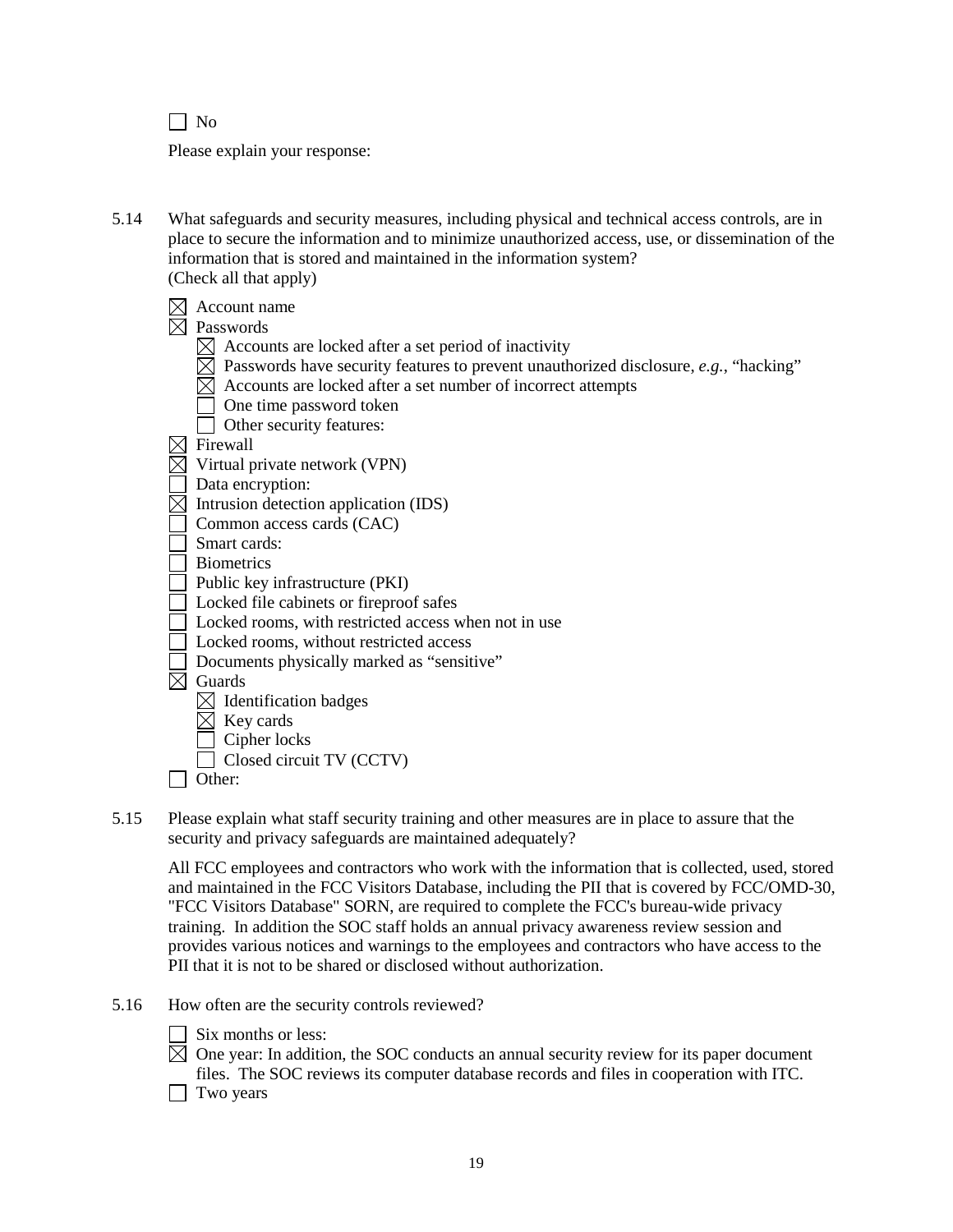| Three years: |
|--------------|
| Four years   |
| Five years   |
| Other:       |

- 5.17 How often are ITC personnel (*e.g.*, information system administrators, information system/information system developers, contractors, and other ITC staff, *etc*.) who oversee the FCC network operations trained and made aware of their responsibilities for protecting the information?
	- $\Box$  There is no training
	- $\boxtimes$  One vear: As noted in Question 5.24, the FCC has a Commission-wide privacy training program, which requires all FCC employees and contractors to complete a privacy training course annually, beginning in September 2006.
	- Two years Three years
	- $\Box$  Four years
	- $\Box$  Five years
	- Other:

If privacy training is provided, please skip to Question 5.19.

- 5.18 What are the safeguards to ensure that there are few opportunities for disclosure, unavailability, modification, and/or damage to the information system covered by this SORN, and/or prevention of timely performance of FCC operations if operational training is not provided?
- 5.19 How often must staff be "re-certified" that they understand the risks when working with personally identifiable information (PII)?
	- Less than one year:
	- □ One year:
	- $\Box$  Two years
	- $\boxtimes$  Three or more years: ITC does a review at least every three years.
	- $\overline{\boxtimes}$  Other re-certification procedures: The SOC management does periodic evaluations of the SOC staff security clearance authorizations.
- 5.20 How do the Commission's training and security requirements for this information system conform to the requirements of the Federal Information Security Management Act (FISMA)?

As noted in Question 5.28, the SOC management does periodic evaluations of the SOC staff security clearance authorizations.

If the Privacy Threshold Assessment was completed recently as part of the information system's evaluation, please skip Questions 5.30 through 5.33, and proceed to Question 5.34.

5.21 What is the potential impact on individuals on whom the information is maintained in the information system(s) if unauthorized disclosure or misuse of information occurs? (check one)



 $\Box$  Results in little or no harm, embarrassment, inconvenience, or unfairness to the individual.  $\overline{\boxtimes}$  Results in moderate harm, embarrassment, inconvenience, or unfairness to the individual.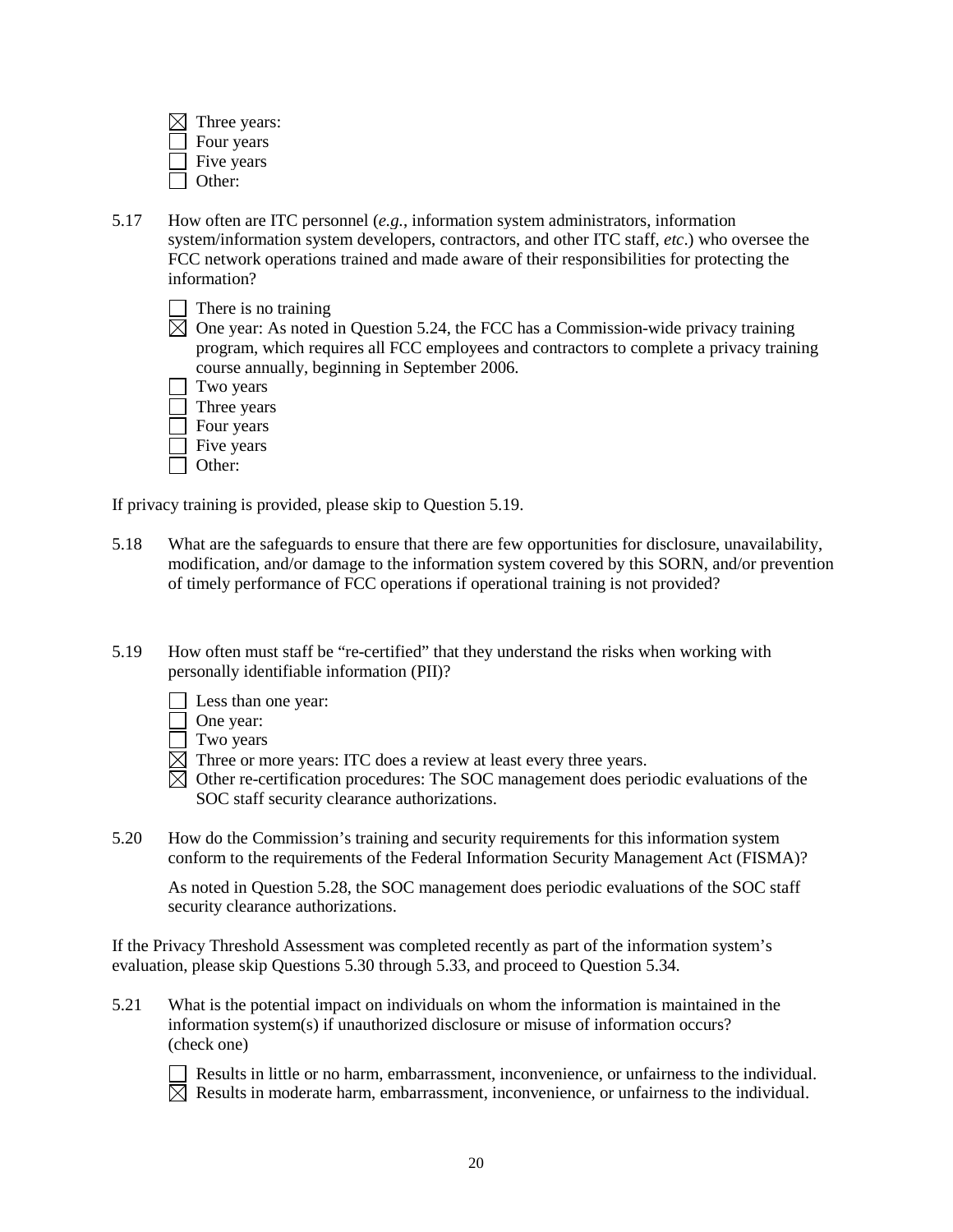$\Box$  Results in significant harm, embarrassment, inconvenient, or unfairness to the individual.

Please explain your response:

The FCC Visitors Database does contain PII that may be sensitive. Unauthorized disclosure could create a moderate risk for any privacy issues for those who are affected.

5.22 What is the impact level for the information system(s) covered by this SORN and is it consistent with the guidelines as determined by the FIPS 199 assessment?

As a "non major" information system, the FCC Visitors Database is exempt from the FIPS 199 requirements.

5.23 When was the "Certification and Accreditation" (C&A) completed for the information system(s) covered this SORN—please provide the C&A completion date?

As a "non major" information system, the FCC Visitors Database is exempt from the C&A requirements.

- 5.24 Has the Chief Information Officer (CIO) and/or the Chief Security Officer (CSO) designated this information system as requiring one or more of the following:
	- Independent risk assessment:
	- Independent security test and evaluation:
	- Other risk assessment and/or security testing procedures, *etc.*:
	- $\overline{\boxtimes}$  Not applicable: As a "non major" information system, the FCC Visitors Database is exempt from the independent risk assessment, security testing, related requirements..
- 5.25 Does this information system use technology in ways that the Commission has not done so previously, *i.e*., Smart Cards, Caller-ID, *etc*?

The FCC Visitors Database is an information system that is hosted on the FCC's computer network--it does not use any new technologies. The only technologies involved are the FCC's computer network databases where this information is collected, stored , and used and the temporary ID badge that each individual, who is approved for (temporary) entry, must wear while visiting the FCC's buildings and facilities.

5.26 How does the use of the technology affect the privacy of the general public and FCC employees and contractors?

The FCC Visitors Database only affects individuals who are not FCC employees or contractors. Anyone who wishes to visit the FCC's buildings and facilities must submit to a background check, as required by Federal law, and as noted in Question 5.34, each visitor must wear a FCC temporary visitors ID badge.

5.27 Does this information system (covered by this SORN) include a capability to identify, locate, and/or monitor individuals?

The FCC Visitors Database is used solely to collect information that is used to do basic background checks about individuals (who are not FCC employees or contractors) who wish to visit the FCC's buildings and facilities. These visitors are issued temporary FCC ID badges that do include the capability to identify and locate each individual within the FCC buildings and facilities. These badges have the same capabilities and functions as the ID badges that are issued to FCC employees and contractors, and all individuals, including FCC employees, contractors, and temporary visitors must wear the FCC ID badge as required by Federal law.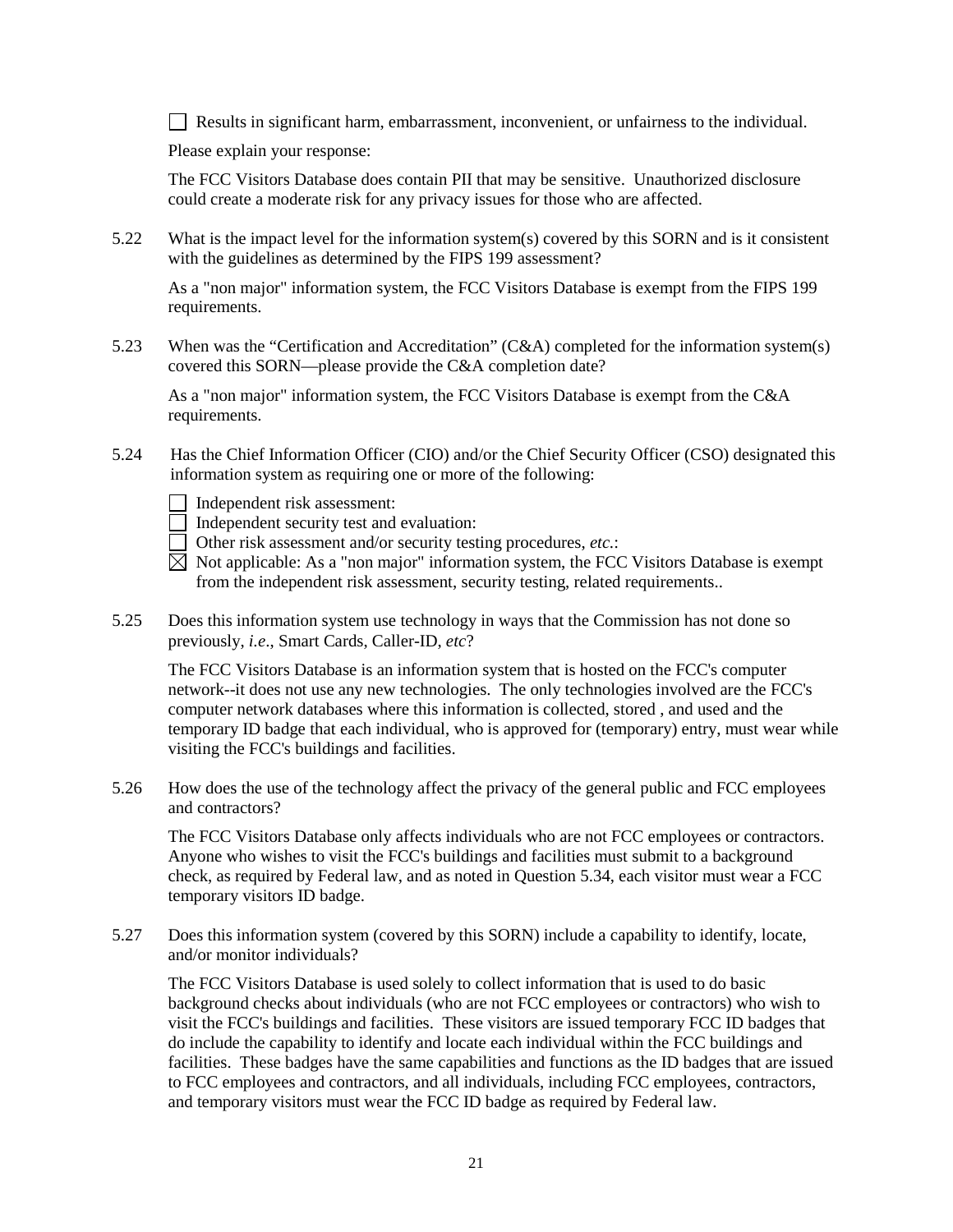If the information system does not include any monitoring capabilities, please skip to **Section 6.0 Information Collection Requirements under the Paperwork Reduction Act (PRA):**

5.28 If the information system includes the technical ability to monitor an individual's movements identified in Questions 5.34 through 5.36 above, what kinds of information will be collected as a function of the monitoring of individuals?

The FCC temporary ID badges, which are issued to those who are allowed permission to visit the FCC's buildings and facilities on a short-term or temporary basis, are used to monitor the movement of individuals, including all FCC employees and contractors and visitors. This is part of the security requirements for all Federal agencies as required by Federal law.

5.29 What controls, policies, and procedures, if any, does this information system (covered by this SORN) contain any controls, policies, and procedures to prevent unauthorized monitoring?

As noted in Question 5.37, all people who are admitted to FCC buildings and facilities, including FCC employees, contractors, and visitors are required by Federal law to wear a FCC ID badge. The badge does include a monitoring capability, as also required by Federal law.

#### **Section 6.0 Information Collection Requirements under the Paperwork Reduction Act (PRA):**

- 6.1 Does the information system or database covered by this SORN solicit information via paperwork and/or recordkeeping requirements, which may include any of the following (including both voluntary and required compliance):
	- $\boxtimes$  FCC forms, licenses, or other documentation that an individual must complete;
	- $\boxtimes$  Participation in marketing, consumer, or customer satisfaction surveys or questionnaires;

 $\boxtimes$  Recordkeeping or related activities.

 $\boxtimes$  If so, then this information system is subject to the requirements of the PRA because it solicits information via paperwork and/or recordkeeping requirements.

Which of these groups are affected?

 $\boxtimes$  Individuals (public-at-large), who are not FCC employees or contractors. FCC employees and/or contractors.

No, the information system does not include any paperwork and/or recordkeeping requirements.

If there are no paperwork or recordkeeping requirements, or if only FCC employees and contractors are the effected groups, this information system is exempt from the requirements of the PRA. Please skip to **Section 7.0 Correction and Redress:**

6.2 Is there a website that requests information, such as the information necessary to complete an FCC form, license, authorization, *etc*.?

| v<br>×<br>v<br>۰. |
|-------------------|
|                   |

| $\times$ No or Not applicable |  |
|-------------------------------|--|
|-------------------------------|--|

Please explain your response:

The FCC Visitors Databse requires that anyone who wishes to visit the FCC's buildings on a temporary basis must submit their PII for a routine background check, as required by Federal law.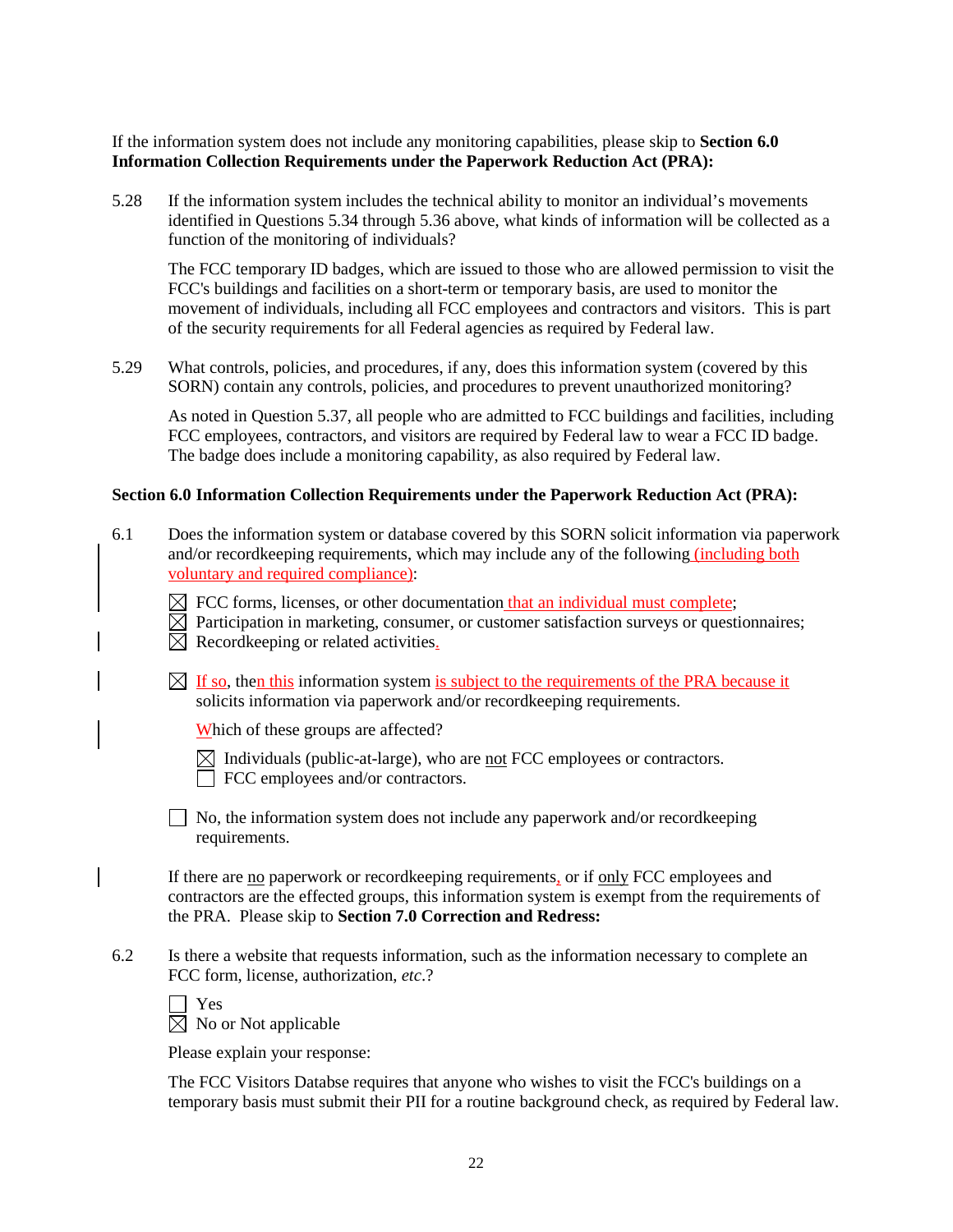This requirement is exempt from the PRA under 5 CFR Section 1320.3(h)(1) of the PRA since the burden on an individual to provide their PII is no more than that "necessary to identify the individual."

- 6.3 If there are one or more PRA information collections that are covered by this SORN that are associated with the information system's databases and paper files, please list the OMB Control Number, Title of the collection, and Form number(s) as applicable for the information collection(s):
- 6.4 Are there are any FCC forms associated with the information system(s) covered by this SORN, and if so, do the forms carry the Privacy Act notice?

| ×<br>i<br>۰, |
|--------------|
|              |

- No
- $\overline{\boxtimes}$  Not applicable—the information collection does not include any forms. As noted in Question 6.2, this information collection is exempt from the PRA regulations.
- 6.5 Have the system managers contacted the Performance Evaluation and Records Management (PERM) staff to coordinate PRA requirements and submission of the information collection to the Office of Management and Budget?

 $\boxtimes$  Yes  $\Box$  No

Please explain your response:

As noted in Question 6.2, the Office of General Counsel staff were contacted to determine that this collection of information is exempt from the PRA requirements.

# **Section 7.0 Correction and Redress:**

7.1 What are the procedures for individuals wishing to inquire whether this SORN contains information about them consistent with the FCC Privacy Manual procedures and FCC rules under 47 CFR §§ 0.554 – 0.555 for the Privacy Act and Freedom of Information Act (FOIA) requirements?

Individuals wishing to inquire whether FCC/OMD-30, "FCC Visitors Database" SORN, contains information about them may address their inquiries to the SOC system manager in OMD. This is consistent with FCC rules under 47 CFR §§ 0.554 – 0.555 for the Privacy Act, as noted in this SORN.

7.2 What are the procedures for individuals to gain access to their own records/information/data in this information system that is covered by this SORN consistent with the FCC Privacy Manual procedures and FCC rules under 47 CFR §§ 0.554 – 0.555 for the Privacy Act and Freedom of Information Act (FOIA) requirements?

Individuals who seek access to the information about them that is contained in FCC/OMD-30, "FCC Visitors Database" SORN, may address their inquiries to the SOC system manager in OMD. This is consistent with FCC policies and rules under 47 CFR §§ 0.554 – 0.555, as noted in the SORN.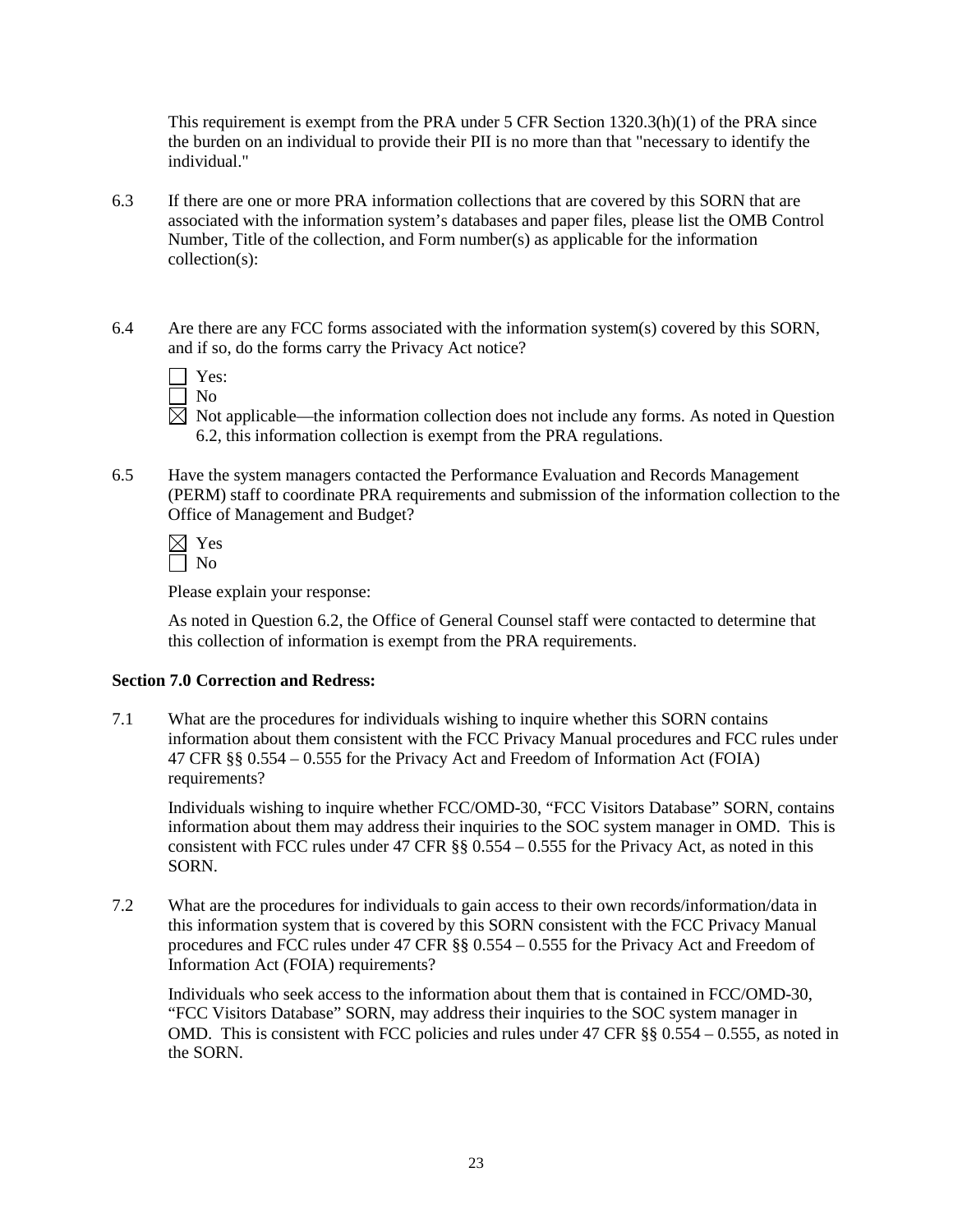7.3 What are the procedures for individuals seeking to correct or to amend records/information/data about them in the information system that is covered by this SORN consistent with the FCC Privacy Manual procedures and FCC rules under 47 CFR §§ 0.556 – 0.558?

Individuals seeking to correct or to amend information about in FCC/OMD-30, "FCC Visitors Database" SORN, may address their inquiries to the SOC system manager in OMD. This is consistent with FCC policies and rules under 47 CFR  $\S$ § 0.556 – 0.558, as noted in the SORN.

7.4 Does the FCC provide any redress to amend or correct information about an individual covered by this SORN, and if so, what alternatives are available to the individual, and are these consistent with the FCC Privacy Manual procedures and FCC rules under 47 CFR §§ 0.556 – 0.558?

Individuals seeking any redress to amend or correct information about them in FCC/OMD-30, "FCC Visitors Database" SORN, may address their inquiries to the SOC system manager in OMD. This is consistent with FCC policies and rules under 47 CFR §§ 0.556 – 0.558, as noted in the SORN.

7.5 Does this SORN claim any exemptions to the notification, access, and correction, and/or amendment procedures as they apply to individuals seeking information about them in this SORN, and if so, are these exemptions consistent with the FCC Privacy Manual procedures and FCC rules under 47 CFR §§ 0.561?

FCC/OMD-30, "FCC Visitors Database" SORN does not claim any exemption to the notification, access, and correction and/or amendment procedures, as they apply to individuals seeking information about themselves in this SORN.

7.6 What processes are in place to monitor and to respond to privacy and/or security incidents? (Please specify what is changing if this is an existing SORN that is being updated or revised?)

The SOC staff issue periodic reminders to the staff who work with the information in the FCC Visitors Database, including the PII that is covered by FCC/OMD-30 SORN, that it is "non public for internal use only," and that they should keep the information confidential and safeguard any printed materials. A "*PRIVACY WARNING NOTICE*" also appears on the pc monitor screen when records containing information on individuals in the FCC Visitors Database files are first displayed.

7.7 How often is the information system audited to ensure compliance with FCC and OMB regulations and to determine new needs?



- One year
- Two years
- Three years:
- Four years
- **Five years**
- $\boxtimes$  Other audit scheduling procedure(s): The information in the FCC Visitors Database is maintained in accordance with NARA GRS 18, item 22a, *i.e.*, the SOC only maintains the information (including the PII) in the FCC Visitor's Database during the time that an individual is permitted to visit the FCC's buildings and facilities, unless the information is retained for specific, on-going security investigations; such records of facility access are maintained for one year and then destroyed. Once the visitation period has expired, the PII is deleted from the FCC Visitors Database files. The SOC conducts periodic audits of the data [provide audit schedule info].